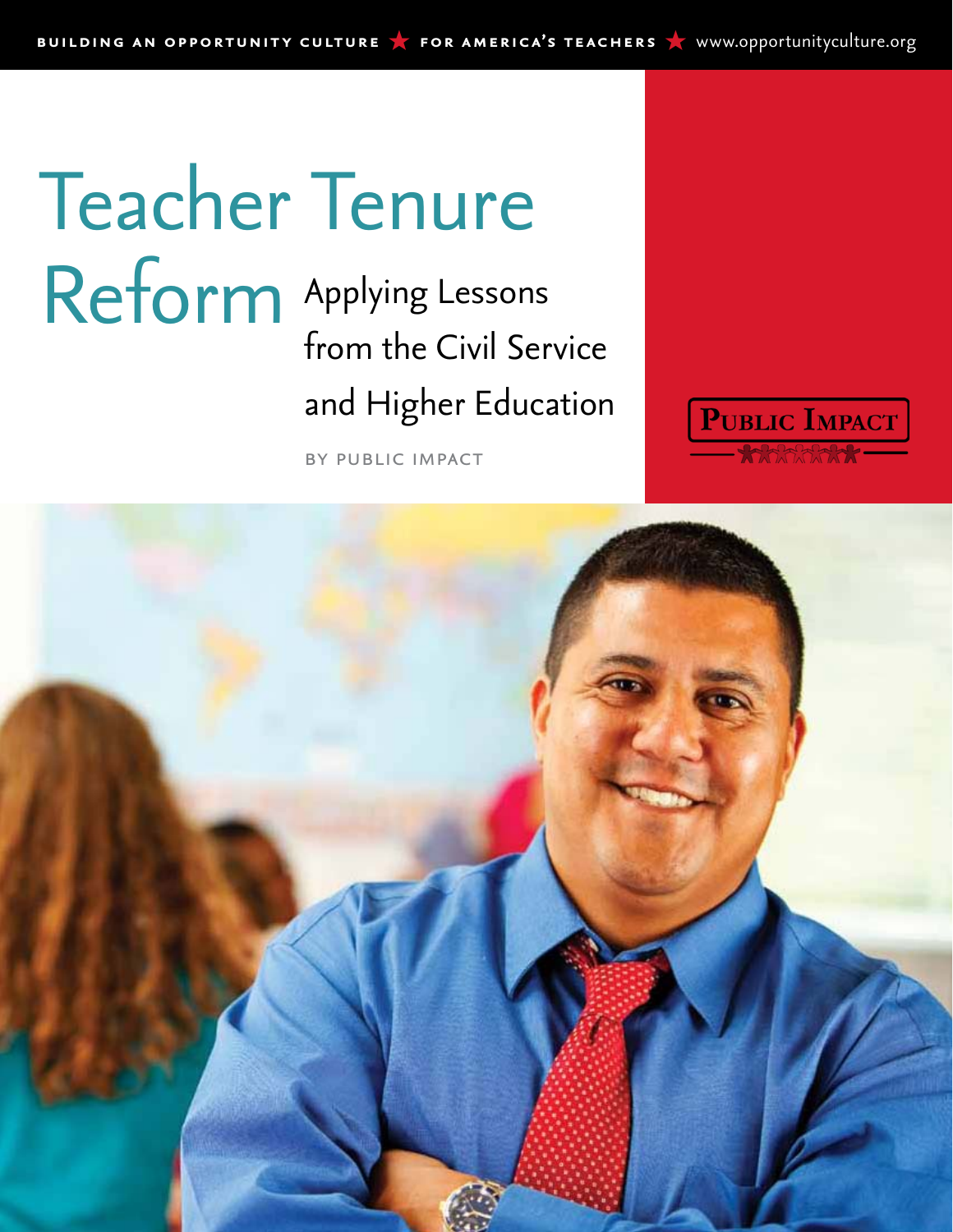Public Impact team members contributing to this work include Emily Ayscue Hassel, Julie Kowal, Joe Ableidinger, and Bryan C. Hassel

#### **About the Authors**

EMILy AYSCUE HASSEL is Co-Director of Public Impact. She provides thought leadership and oversight to Public Impact's work on human capital, organizational transformation, and emerging opportunities for dramatic change in pre–K to grade 12 education. Her work has appeared in *Education Week, Education Next* and other publications. She previously worked for the Hay Group, a leading human resources consulting firm. Ms. Hassel received her law and master in business administration degrees from the University of North Carolina at Chapel Hill.

Julie Kowal is a senior consultant with Public Impact. She consults and leads teams to offer researchbased guidance on several challenging policy and management issues in education, including teacher quality, evaluation, retention, and compensation, and dramatic change in persistently underperforming schools. Ms. Kowal recently led Public Impact's involvement in several applications for the federal Race to the Top and Investing in Innovation competitions. An alumna of AmeriCorps NCCC and Public Allies DC, Ms. Kowal earned her law degree with honors from the University of North Carolina at Chapel Hill.

JOE ABLEIDINGER is a consultant with Public Impact. His work focuses on a variety of education policy issues, including emerging technologies in education, human capital management, and charter schools. Before joining Public Impact, Mr. Ableidinger taught high school English with the Fulbright Program in Korea and started a family resource center at an underperforming elementary school as an AmeriCorps VISTA volunteer. Mr. Ableidinger received his B.A. with highest honors from Duke University, his master's in public administration from the John F. Kennedy School of Government at Harvard University, and his law degree with honors from Harvard Law School.

Bryan C. Hassel is Co-Director of Public Impact. He consults nationally with leading public agencies, nonprofit organizations and foundations working for dramatic improvements in K–12 education. He is a recognized expert on charter schools, school turnarounds, education entrepreneurship, and human capital in education. His work has appeared in *Education Next, Education Week,* and numerous other publications. Dr. Hassel received his doctorate in public policy from

Harvard University and his master's degree in politics from Oxford University, which he attended as a Rhodes Scholar. He earned his B.A. at the University of North Carolina at Chapel Hill, which he attended as a Morehead Scholar.

#### **About the Series**

This report is part of the series *Building an Opportunity Culture for America's Teachers.*  To see all the reports in this series, please visit [www.opportunityculture.org.](www.opportunityculture.org)

*Teacher Tenure Reform: Applying Lessons from the Civil Service and Higher Education* was made possible by the support of

## **The Joyce Foundation**

#### **Acknowledgements**

This report was made possible by the generous support of The Joyce Foundation. It is part of a series of reports about "Building an Opportunity Culture for America's Teachers." The authors are very grateful to Sandi Jacobs of the National Council on Teacher Quality and Elena Silva of Education Sector for their helpful feedback and insights. Any remaining errors are our own. Beverley Lester Tyndall and Dana Brinson oversaw production and dissemination of the report. Finally, we would like to thank Sharon Kebschull Barrett for careful editing, and April Leidig-Higgins for the design of the report.

© 2011 Public Impact, Chapel Hill, NC

Public Impact is a national education policy and management consulting firm based in Chapel Hill, NC. We are a team of researchers, thought leaders, tool-builders, and on-the-ground consultants who help education leaders and policymakers improve student learning in K–12 education. For more on Public Impact and our research, please visit:<www.publicimpact.com>.

Public Impact encourages the free use, reproduction, and distribution of this working paper for noncommercial use. We require attribution for all use. For more information and instructions on the commercial use of our materials, please contact us at <www.publicimpact.com>.

Please cite this report as: Public Impact. (2011). *Teacher tenure reform: Applying lessons from the civil service and higher education*. Chapel Hill, NC: Author. Retrieved from [http://opportunityculture.org/](http://opportunityculture.org/teacher-tenure-reform) [teacher-tenure-reform](http://opportunityculture.org/teacher-tenure-reform)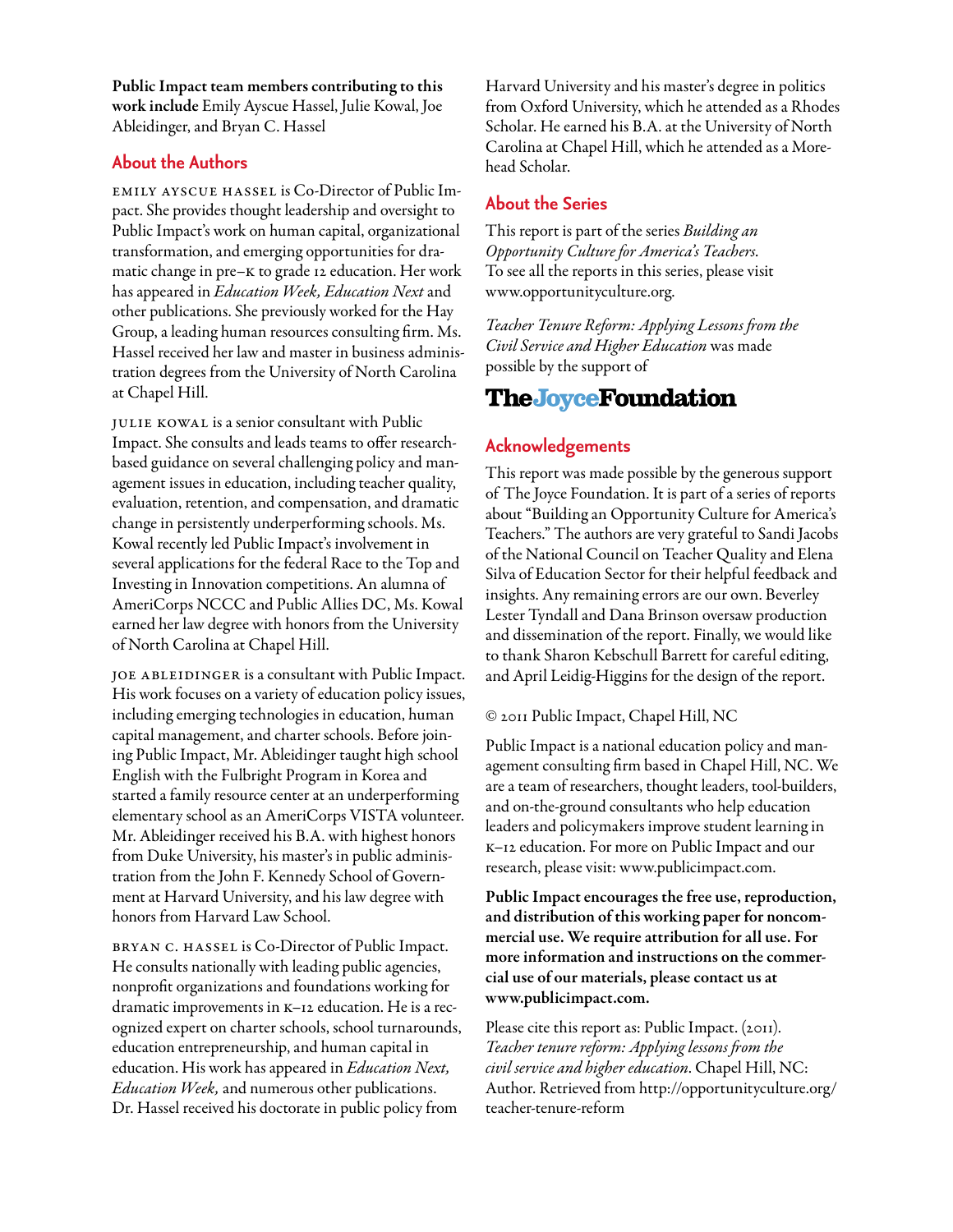# Teacher Tenure Reform

## Applying Lessons from the Civil Service and Higher Education

By Public Impact

### **introduction**

Expressed continues to confirm what intuition<br>has told many of us for years: Teacher qual-<br>ity has a bigger impact on student learning<br>than any other factor in a school. Nationwide, this has told many of us for years: Teacher quality has a bigger impact on student learning than any other factor in a school. Nationwide, this finding has increasingly motivated policymakers and the public to focus reforms on dramatically improving teacher quality. National, state, and local leaders have initiated reforms designed to better prepare teachers for the classroom, more accurately identify and reward top teachers, support teachers' development, and equip education leaders to identify and remove the very least-effective teachers.

Discussions of teacher quality often lead to questions about which teachers are retained and dismissed in K–12 public schools, and thus to questions about tenure. Teacher tenure was designed in the early 1900s as a set of procedural protections against unfair and arbitrary dismissals.<sup>1</sup> But today, concerns about the effect on student outcomes — along with budgetary constraints — dominate education reform discussions.

As a result, leaders in a handful of states and districts have begun making changes to align their tenure systems with their goal of increasing student learning. Common changes include streamlining tenure protections and increasing the rigor of the tenure-granting process.2 Parallel efforts to improve the quality, accuracy, and rigor of educator evaluations have strengthened the basis for personnel

decisions based on performance, and have fueled increased interest in tenure reform.

As education leaders move from questions of *whether* to reform tenure to *how*, they will need better information about how tenure design can best help students succeed.

Could redesigned tenure actually improve student learning? Could it grow the size and power of a highperforming teacher corps?

This paper examines two other sectors that have a long history with tenure — the civil service and higher education. In the civil service, tenure-like job protections apply to nonpolitical positions in both state and federal governments. At colleges and universities, people in many faculty positions can receive tenure. Here, we examine the purposes of tenure and the tenure design elements in both of these settings and explore how they help or hinder an organization's goals.

Based on these lessons, and in light of today's imperative for better student learning, we then offer a set of reform options for K–12 education leaders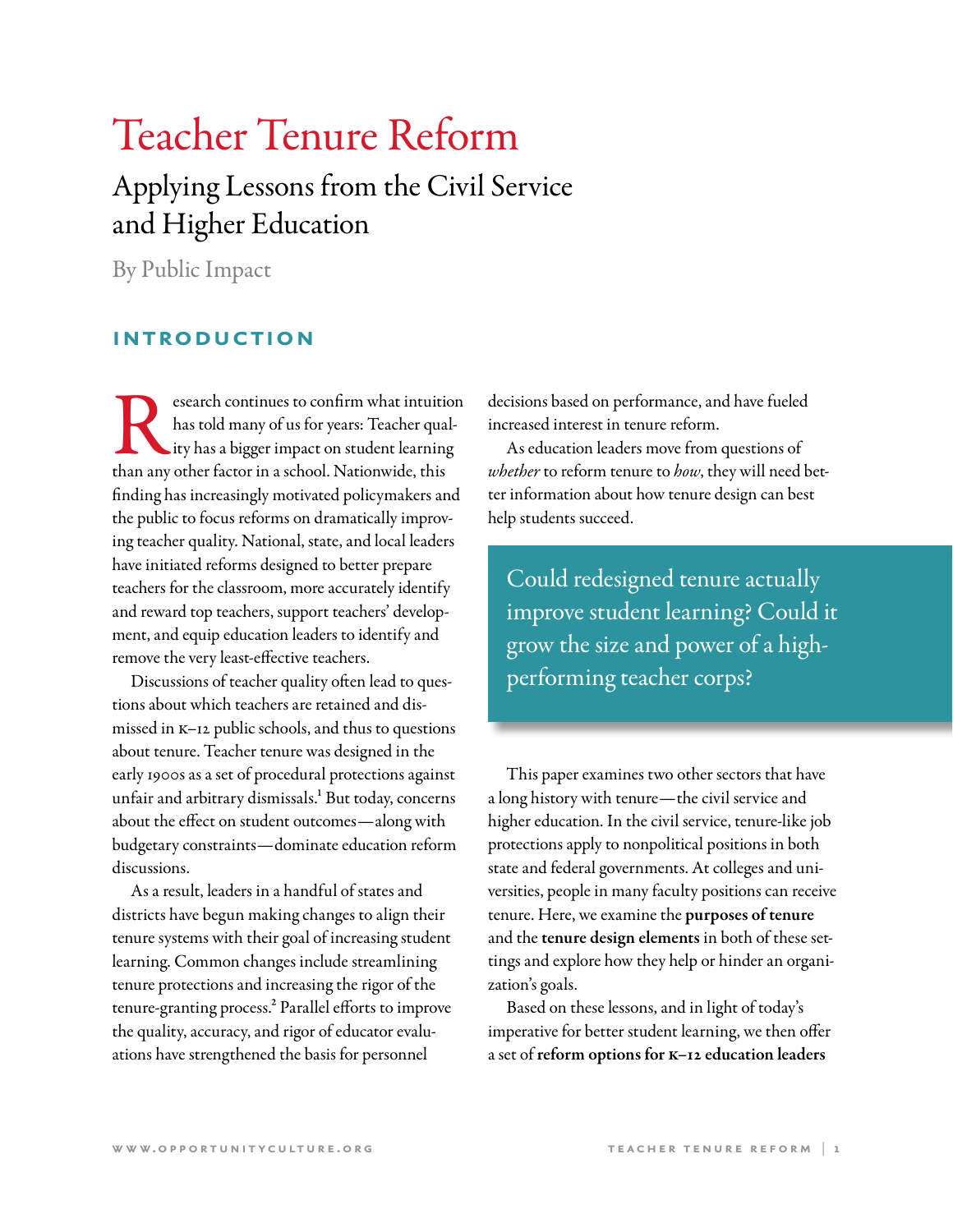who are committed to changing tenure systems to improve student results. The two major paths are reforming tenure and eliminating tenure while adding enticements attractive to effective teachers. We discuss the elements of tenure design: the time before tenure is considered; the criteria for obtaining tenure; the tenure process; the protections that tenure provides; and the strength of other career advancement and reward opportunities for better teachers. Table 2 summarizes the elements of tenure design that may be changed. Table 3 presents one model of "Elite Tenure," focused on growing the size

and power of a high-performing teaching corps. We also discuss options for reformers who decide to eliminate tenure altogether.

Reformers choosing either route also will need to plan transitions well. States have limited powers to remove tenure from teachers who already have it, but they can leap into the future with tenure approaches for new teachers that fit the demands of education today. The best transitions will pair tenure changes with career and pay opportunities that encourage current teachers to voluntarily relinquish tenure and focus on excellence at work every year.

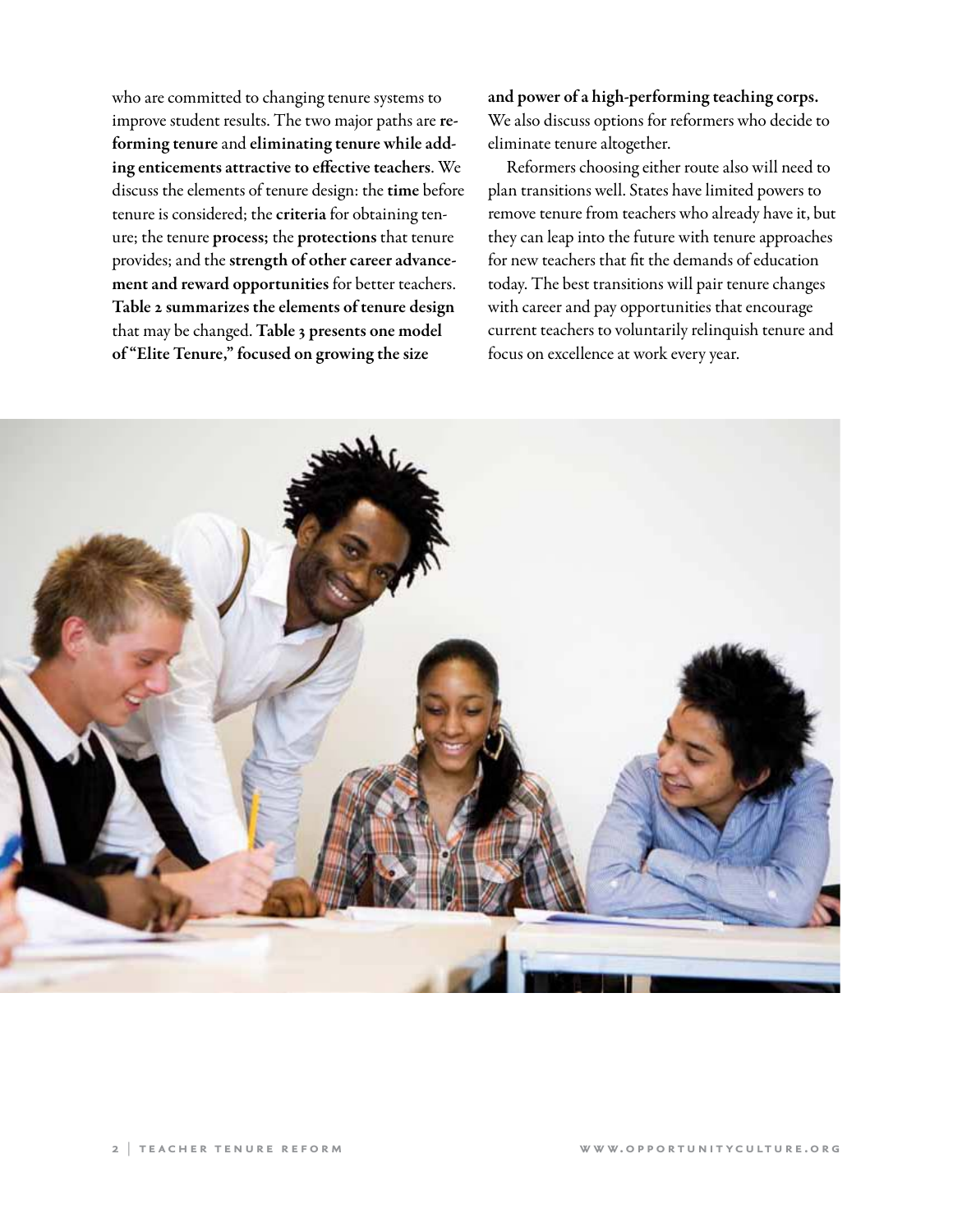# What are the Purposes of Tenure?

W hy do organizations have tenure?\* In the civil service and universities, muc as in K-12 public schools, tenure was originally developed to insulate employees from the civil service and universities, much as in K–12 public schools, tenure was undue political forces and to increase the attractiveness of the job. $3$ 

Today, institutions of higher education and the civil service use tenure or its associated job protections in part to achieve organizational objectives. In both, tenure serves two important purposes: job security that attracts and retains talent despite relatively lower pay, and insulation of employees from internal and external political forces that may harm organization performance. In higher education, tenure also serves as a reward for achievement, part of a package of opportunities that universities use to retain top faculty and increase performance.

#### **Job Security to Attract and Retain Staff**

Almost all professions today lack the job protections that tenure provides for the civil service and higher education. As in K–12 education, employee quality largely determines the quality of the civil service and higher education. To support strong organization performance, these sectors must attract good people despite relatively lower pay. Tenure thus provides a key benefit, lowering risk and thereby helping to attract high-quality candidates who could work elsewhere.

- → In the civil service, job protections are credited with making it easier to attract good applicants and retain staff in spite of the sector's comparatively low pay.4 Civil service employees continually report that job security ranks among the top reasons to accept federal employment or to stay in a federal job.<sup>5</sup> In the few states that have decreased civil service protections in recent years, managers often report difficulty with recruitment and retention when lack of tenure is coupled with the relatively low pay typical of many state-level government positions.<sup>6</sup>
- → In the university setting, tenure provides economic security as part of the overall compensation package for existing and prospective employees. Many institutions rely upon increased job security to attract and retain high performers. The prospect of lifetime job security makes the profession more attractive to many applicants and compensates them for giving up the higher salaries they could earn elsewhere, particularly in the private, for-profit sector.<sup>7</sup>

K–12 tenure is granted to nearly all teachers, with almost no criteria, and within the first few years of teaching.

\* Throughout this report, we use the term "tenure" to refer to the job protections that accompany non-probationary job status in both higher education and the civil service. Though these job protections are not typically called "tenure" in the civil service, they provide due process rights that limit dismissal, similar to tenured positions in higher education and K–12 public schools.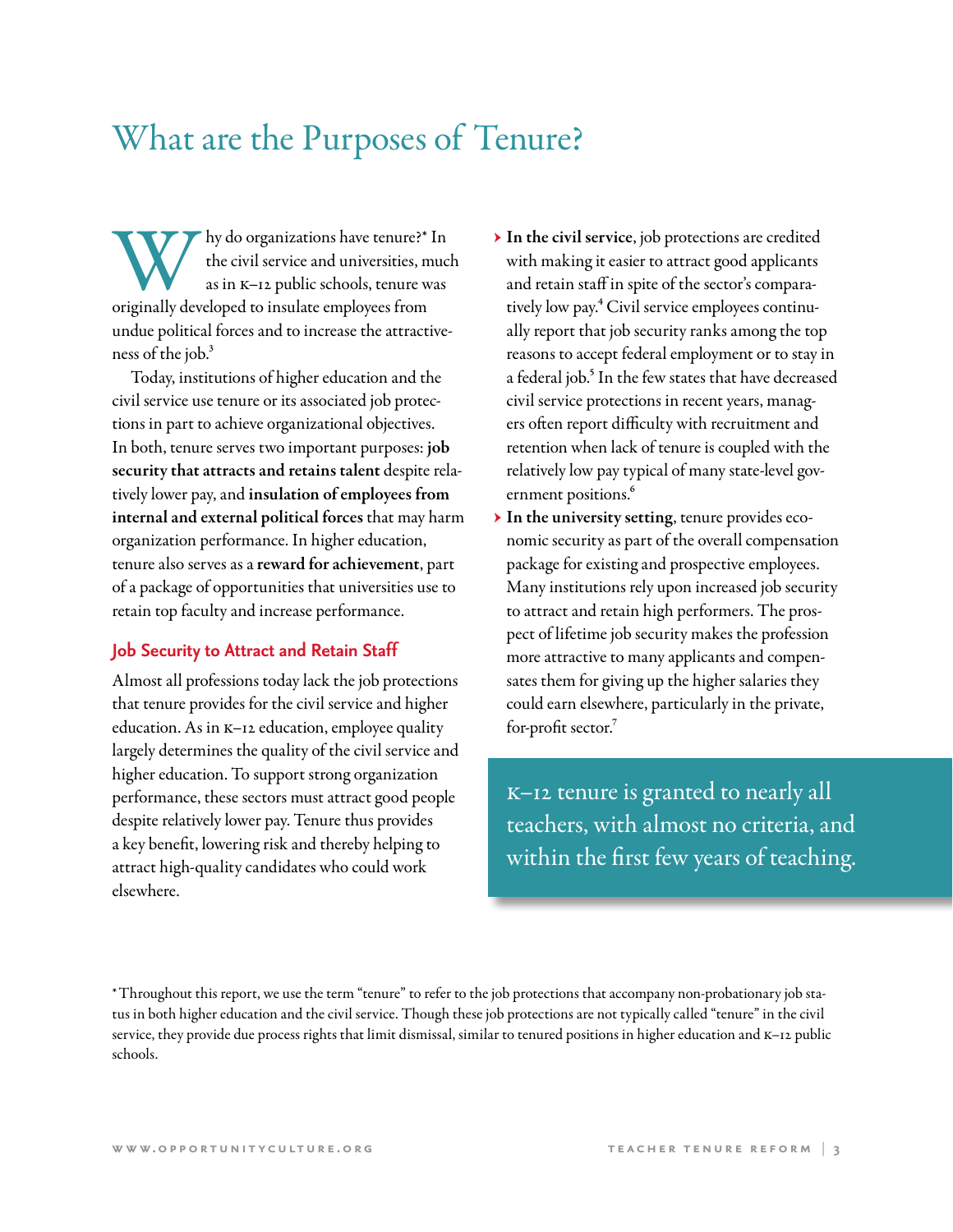#### **Historical Purposes of Tenure in k–12**

Tenure emerged in response to the spoils system in public schooling, under which teachers were hired (and fired) as a consequence of the political process rather than their competence or fit.<sup>8</sup> Advocates intended it to be part of teachers' total compensation, helping to attract and retain teachers by making up for relatively low starting salaries and back-loaded pension benefits through long-term job stability.<sup>9</sup> Tenure also has strong roots in the women's rights movement, with the specific aim of protecting female teachers.<sup>10</sup>

#### **Insulation from Internal and External Politics**

In both sectors, one of tenure's main purposes is to insulate employees from political forces that may keep the organization from accomplishing its mission.

- $\triangleright$  In the civil service, one of the primary purposes of tenure is to protect the public from poor services that could result if most government employees were appointed based on friendship and political allegiance, regardless of appointees' qualifications. Cronyism was common in earlier phases of our nation's history, and efforts to decrease politically-based decisions led to multiple reform efforts, including the Pendleton Civil Service Reform Act of 1883 and the Civil Service Reform Act of 1978, designed to professionalize the civil service and guard against such politically-motivated decisions.<sup>11</sup>
- → In higher education, tenure has a different insulating purpose: to enable faculty to pursue new ideas, viewpoints, and research innovations without fear of retribution by academic officials who

Tenure in higher education has been used primarily to further the mission of colleges and universities.

might disagree or whose prior work is diminished by new thinking and research.<sup>12</sup> Cutting-edge thinking and research is critical to the mission of many universities. For tenured professors, freedom from internal political forces allows them to challenge the administration on issues of curriculum and quality, and to challenge the conventional wisdom in their fields without fear of reprisal by dismissal.<sup>13</sup>

#### **Reward for Strong Performance**

One significant difference between the university and civil service settings is the degree to which tenure rewards achievement, with the goal of improving employee performance and retaining those who perform very well. Many colleges and universities are highly selective about who receives tenure. As a result, tenure awards bring more than security and political insulation — they also confer significant status.<sup>14</sup> This prestige boosts the attractiveness of individual schools and academic positions in general, which in turn magnifies the recruitment and retention of high performers. Unlike other settings such as the civil service — in which job protections are quite easy to obtain, and therefore confer little status — tenure at universities serves the organizational goal of increasing the quality of faculties by disproportionately attracting and retaining individuals who are likely to succeed.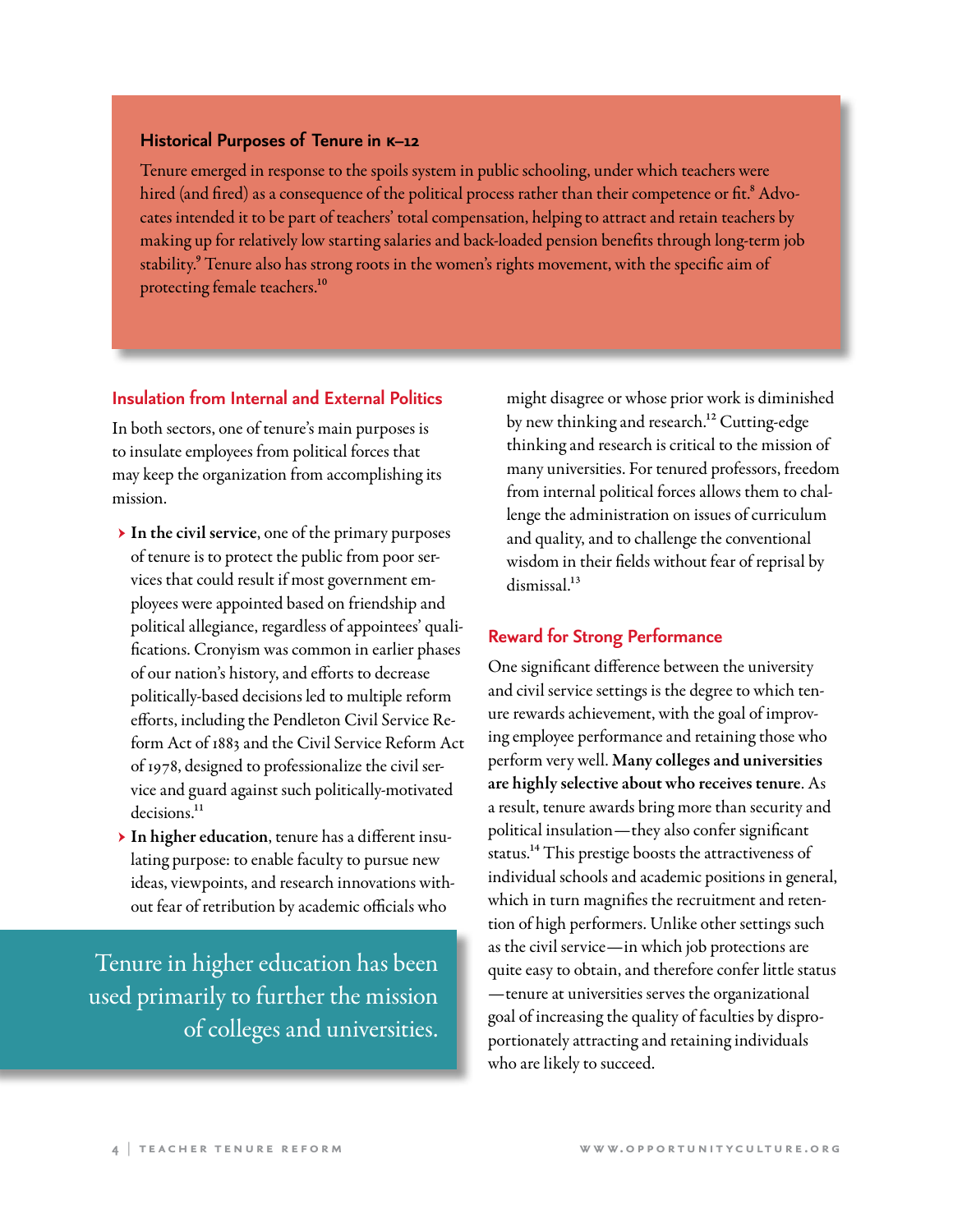# Design Elements of Tenure Systems

Fere we examine the design elements of<br>
job protections in the civil service and<br>
higher education. In both, "tenure" or<br>
its functional equivalent is not a one-dimensional job protections in the civil service and higher education. In both, "tenure" or policy. Instead, the systems comprise several design elements that affect who receives tenure and what protections it affords, including:

- → Time to tenure: the length of time required to become eligible for tenure
- → Criteria to earn tenure: the standards an employee must meet to receive tenure
- → Process for conferring tenure: the process by which eligible candidates are evaluated
- → Tenure protections: the job security that tenure affords, and
- → Other career and reward opportunities: the other inducements that institutions use to encourage recruitment, retention, and high performance of top employees.

In the following sections, we explore each of these design elements as they play out in both the civil service and higher education.

As a tool to strengthen our nation's schools and children's prospects, tenure has failed miserably. What can we learn from other sectors to make K–12 tenure more effective?

#### **Time to Tenure**

Like K–12 public schools, the civil service and institutions of higher education generally require a particular number of years of service before an employee is eligible to earn tenure. The length of time required differs, however, with higher education typically requiring a much longer probationary period than jobs in the civil service.

- → Federal permanent employees are generally hired into "career-conditional" status, which includes a one-year probationary period before they are eligible for increased job protections.<sup>15</sup> Likewise, state and city systems require probationary periods generally between six months and a year.<sup>16</sup>
- → At most tenure-granting higher education institutions, probationary periods last for six or seven years.<sup>17</sup> This average includes wide variation among individual colleges and universities: 54 percent have maximum probationary periods of seven years, 28 percent have probationary periods of six years, 6 percent have probationary periods of five years, and 4 percent have probationary periods of more than seven years (see Figure 1).<sup>18</sup>

FIGURE 1. Length of the Probationary Period at Tenure-Granting Universities



The average length of the probationary period also differs by institution type: research and doctoral institutions typically have the longest, with 77 percent requiring seven- or eight-year probationary periods.<sup>19</sup> At four-year colleges, the average is seven years; and at community colleges, the average probationary period is only three years.<sup>20</sup>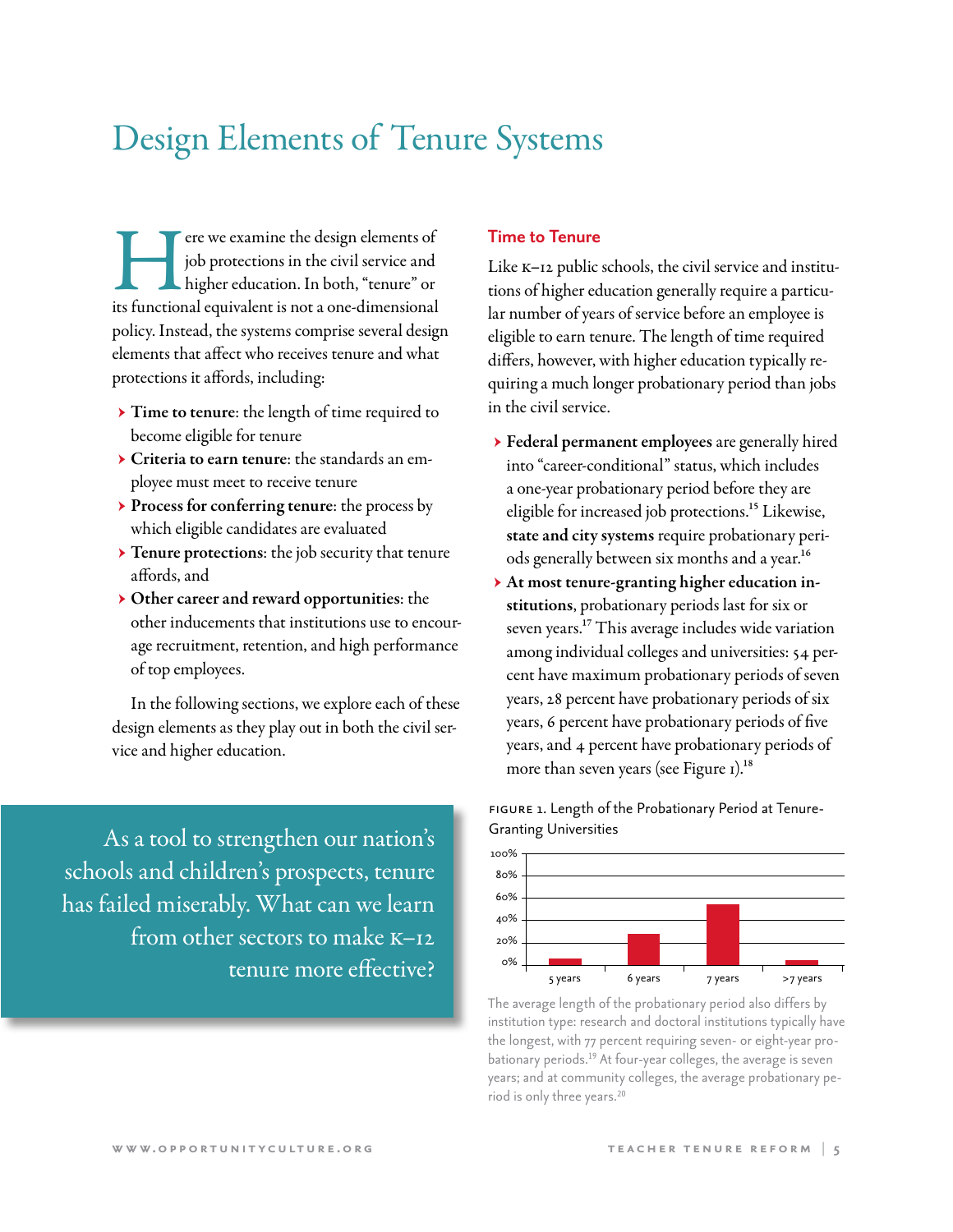

#### **Criteria to Earn Tenure**

As with the time required for eligibility, the criteria to earn tenure differ significantly between the higher education and civil service sectors and among individual institutions.

- $\triangleright$  In the federal civil service and in some cities and states, employees gain job protections automatically at the end of their probationary periods. Managers do not have to take any affirmative steps unless the employee is to be *denied* job protections, which rarely happens.<sup>21</sup> Indeed, less than 2 percent of federal workers are removed during the probationary period.<sup>22</sup> As a result, in the civil service, who ultimately gains increased job protections depends primarily on who is hired.<sup>23</sup>
- → In most universities, the criteria used to evaluate candidates for tenure are much more rigorous and defined. Nearly all institutions of higher education consider performance in the same three

categories: a candidate's research and scholarship, teaching, and service.<sup>24</sup> Some institutions also take into account other variables such as ethics, professionalism, and collegiality.25

- Research and scholarship: Within this broad category, criteria in colleges and universities' tenure decisions typically include the number, quality, and prestige of a candidate's publications in scholarly journals, books, and reports; inventions, patents, or original creations; external grants and other fundraising; professional activities such as memberships or participation on editorial boards; presentations, fellowships, awards, workshops, and conferences; and other types of recognition and respect by their peers in the field. $26$
- Teaching: Within this category, criteria usually relate to the quality of a candidate's course syllabi; success with students (as measured through student evaluations, enrollment levels,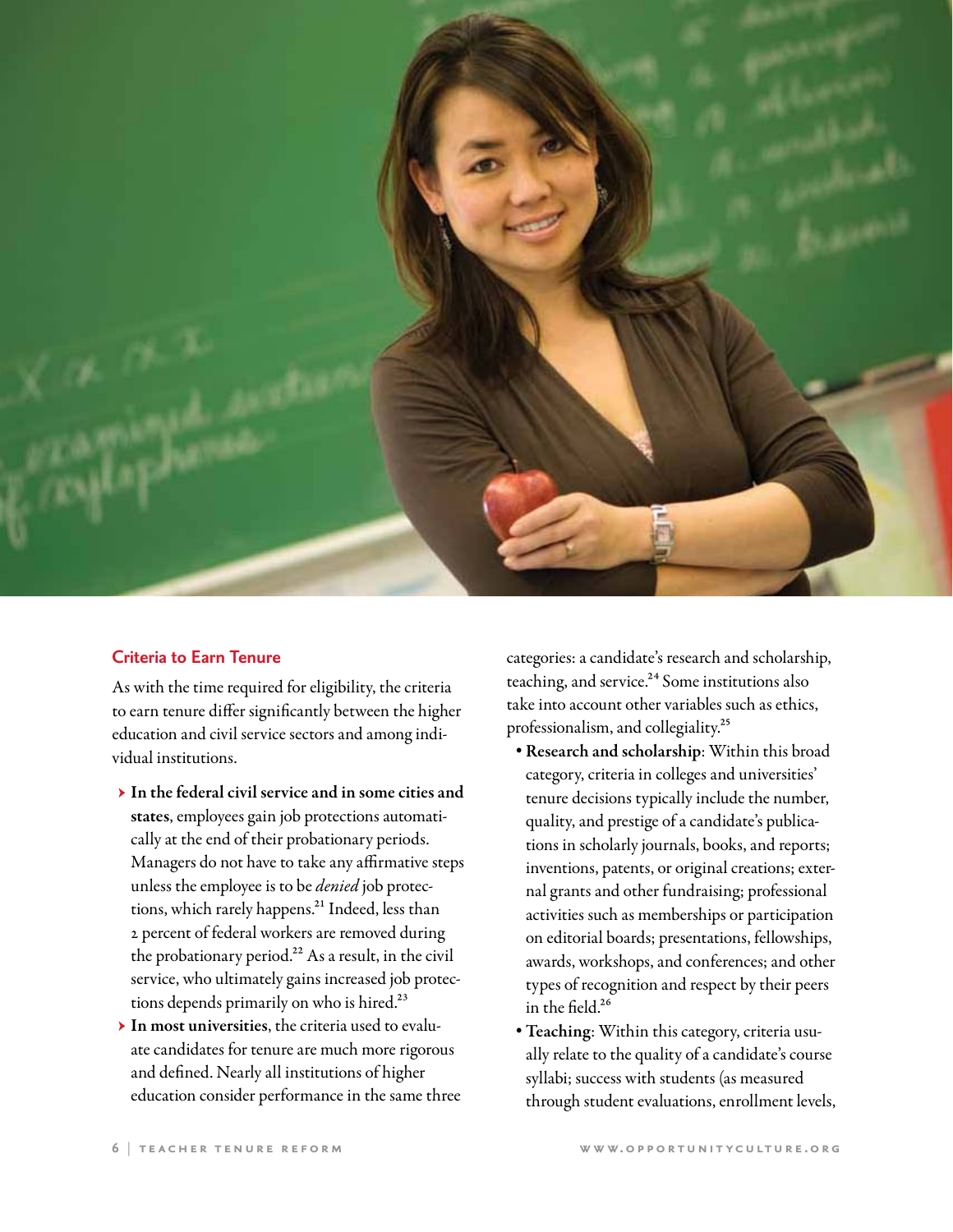availability for student consultation or advising, supervision of student research); classroom observations (to examine factors such as atmosphere, preparation, presentation, methods, organization, and clarity); the candidate's contribution to new courses or new pedagogical techniques; and teaching awards and other forms of recognition.<sup>27</sup>

• Service: This category typically refers to a candidate's service to students (such as through advising, counseling, or involvement in extracurricular groups or activities); service to faculty (such as through service on committees and other governing groups); service to the school (participation in committees, recruitment/ admissions, alumni activities, workshops, academic meetings, or college events); and service

to the community (including participation in civic groups, volunteer service, or professional associations).28

Across these criteria, each institution places different weights on scholarship, teaching, service, and other factors. Doctoral institutions tend to place the highest value on candidates' published research and external grant funding, while other universities, liberal arts colleges, and community colleges typically place higher value on teaching success.29

The rigor with which each criterion is judged also varies by institution, with top-ranked institutions and programs typically applying the strictest standards. Few (if any) universities use a set formula for how the criteria are pieced together to arrive at a tenure decision, however — indeed, final tenure decisions are generally shrouded in secrecy.<sup>30</sup>

#### **Key Design Elements of Tenure in k–12**

Since tenure policies differ across states, one cannot generalize fully about the design elements. In addition, many states are reviewing their tenure policies as this report goes to press. Still, the following description provides a high-level view of how tenure generally works in K–12 education.

Time to tenure. All 50 states mandate probationary periods before teachers are eligible to receive tenure (the District of Columbia does not). Thirty-four states mandate periods of three years; most other states range from one year to five. Only Indiana and Missouri require five-year probationary periods; Ohio requires seven. In Hawaii and Mississippi, teachers may receive tenure after only one year.<sup>31</sup>

Criteria to earn tenure. States and districts typically do not follow formal processes for making tenure decisions beyond mandating probationary periods before teachers become eligible.<sup>32</sup> In most districts, continued service during the probationary period is the primary criterion for earning lifetime job protections.<sup>33</sup> In 2007, for example, 98.7 percent of New York City teachers eligible to receive tenure did receive it.<sup>34</sup> Three states (Colorado, Delaware, and Rhode Island) and the District of Columbia now make evidence of student learning the preponderant criterion in tenure decisions.<sup>35</sup>

Process for conferring tenure. During each year of their probationary period, most teachers receive one or two formal evaluations by principals or other building-level administrators.<sup>36</sup> The evaluations are not typically part of a formal tenure-granting process, however; after a teacher finishes her probationary period, tenure is the default. At most, school leaders consider whether teachers should be deemed ineligible for tenure.

Tenure protections. Tenure protects teachers against arbitrary or unfair dismissal, which includes the processes required to attempt and complete a dismissal. State laws or collective bargaining agreements typically include three requirements: teachers' right to "notice" of the reasons for dismissal, a hearing, and rights to appeal.<sup>37</sup> Most states specify "incompetence" or "inadequate performance" as grounds [for dismissal, although these terms are typically not defined and lead to widely different interpreta](http://www.opportunityculture.org)tions during the dismissal process.<sup>38</sup>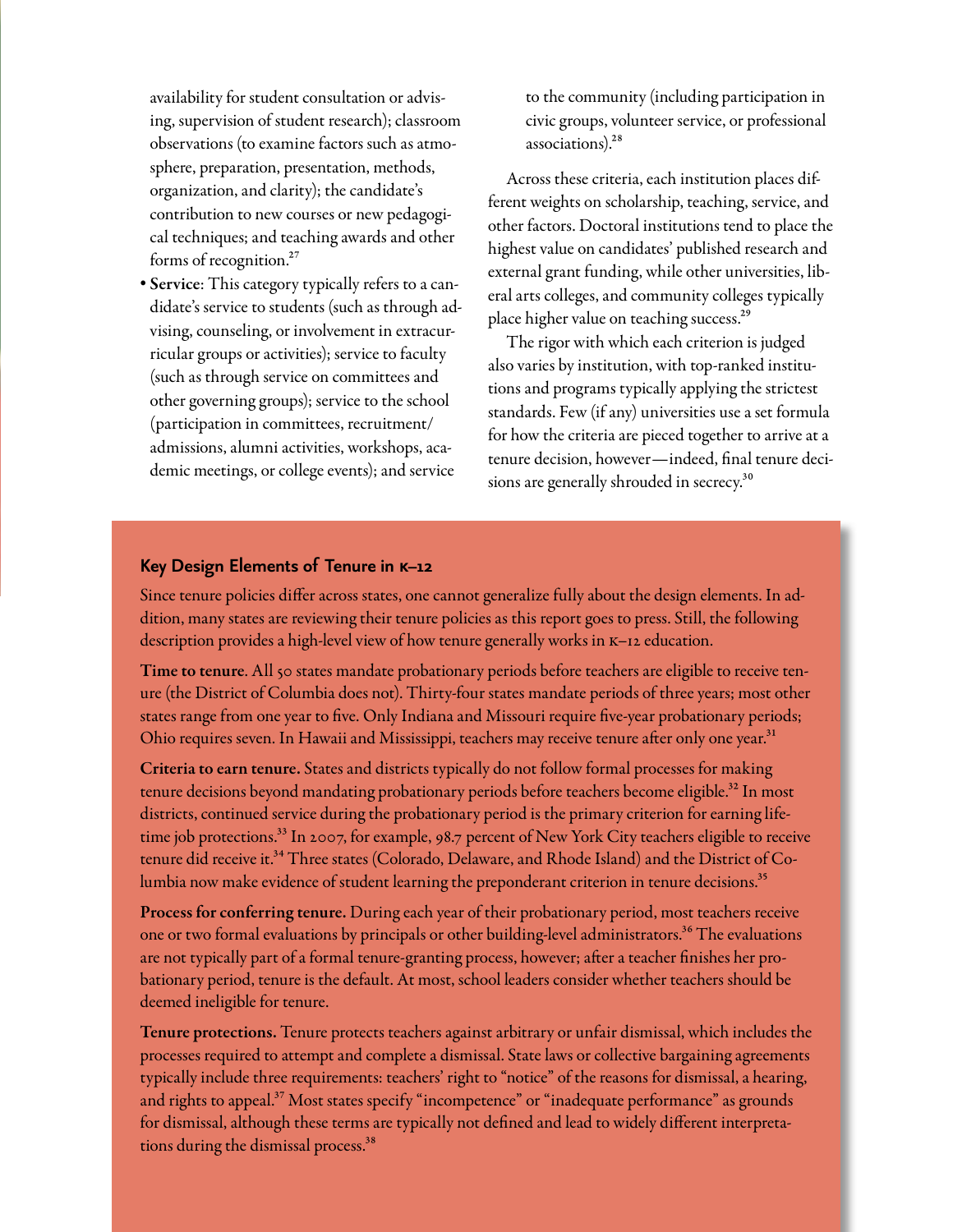#### **Process for Conferring Tenure**

In addition to setting the time required to become eligible for tenure and the criteria by which candidates are evaluated, institutions in both the civil service and higher education typically follow a prescribed process for conferring tenure awards. Process elements that differ include the timing and frequency of evaluations, and the selection and relative power of evaluators with influence over the tenure decision.

 → In both state and federal civil service, the evaluation process during civil servants' probationary period is rigorous in policy, but in practice leads to nearly automatic tenure awards. At the federal level, supervisors must carefully evaluate each employee's performance at the end of the probationary period to determine if each is likely to be a long-term asset to the agency. Federal regulations actually require that supervisors "utilize the probationary period as fully as possible to determine the fitness of the employee" and "terminate [the employee's] services during this period if he fails to demonstrate fully his qualifications for continued employment."39 The evaluation process during probationary periods at the state level is typically designed to be similarly rigorous.<sup>40</sup>

In practice, however, government supervisors at both levels have been reluctant to use evaluations as the basis for denying increased job protections — indeed, very few employees are dismissed during the probationary period for any reason, with a government report finding only 1.6 percent of federal competitive service employees dismissed during the first year, the typical period of probation.41 Federal employees and supervisors alike typically view evaluations as mere formalities, not opportunities to dismiss even poorly performing employees.<sup>42</sup> In state civil service systems, many view the evaluations conducted during employees' probationary period as meaningless.43

 → In higher education, the tenure process is much more rigorous, both in policy and practice. Tenure denial is the default: Candidates bear the burden

of proving their qualifications to reviewers before receiving the award.<sup>44</sup> Faculty who are denied tenure at the end of the probationary period typically lose their jobs; most universities follow an "up-orout" process.<sup>45</sup>

At most colleges and universities, the tenure review process includes several stages of evaluation. The first stage includes review by peers and supervisors at the department level, the second by leaders at the college/school level (if any), and finally by the top leadership of the institution.<sup>46</sup> At each stage, candidates' tenure files — including formal compilations of scholarly work, other evidence of performance, and a statement by the candidate explaining the coherence, significance, and direction of his or her scholarship — typically form the primary basis for the review.<sup>47</sup> At many institutions, especially research universities, the tenure process also includes reviews by peers in the candidate's field who work at other universities. Steps to reveal evidence of criteria in addition to scholarship are included along the way, such as gathering student input (e.g. course evaluations) and letters from alumni, observing candidates' teaching, and holding meetings with the candidate and review committee members.<sup>48</sup>

#### **Protections after Tenure**

Tenure in the university setting and its practical equivalent in the civil service confer a series of benefits that, together, form the level of job protection that employees receive. These include the grounds for dismissal of employees who have earned tenure and the degree of procedural protections granted to these employees, which in turn determine the ease or complexity of dismissals.

 → In both the federal and state civil service, employees who have successfully completed their probationary period can be dismissed only for "just cause," a high bar that requires employers to prepare evidence and specific justification for termination.<sup>49</sup> Some state statutes include seemingly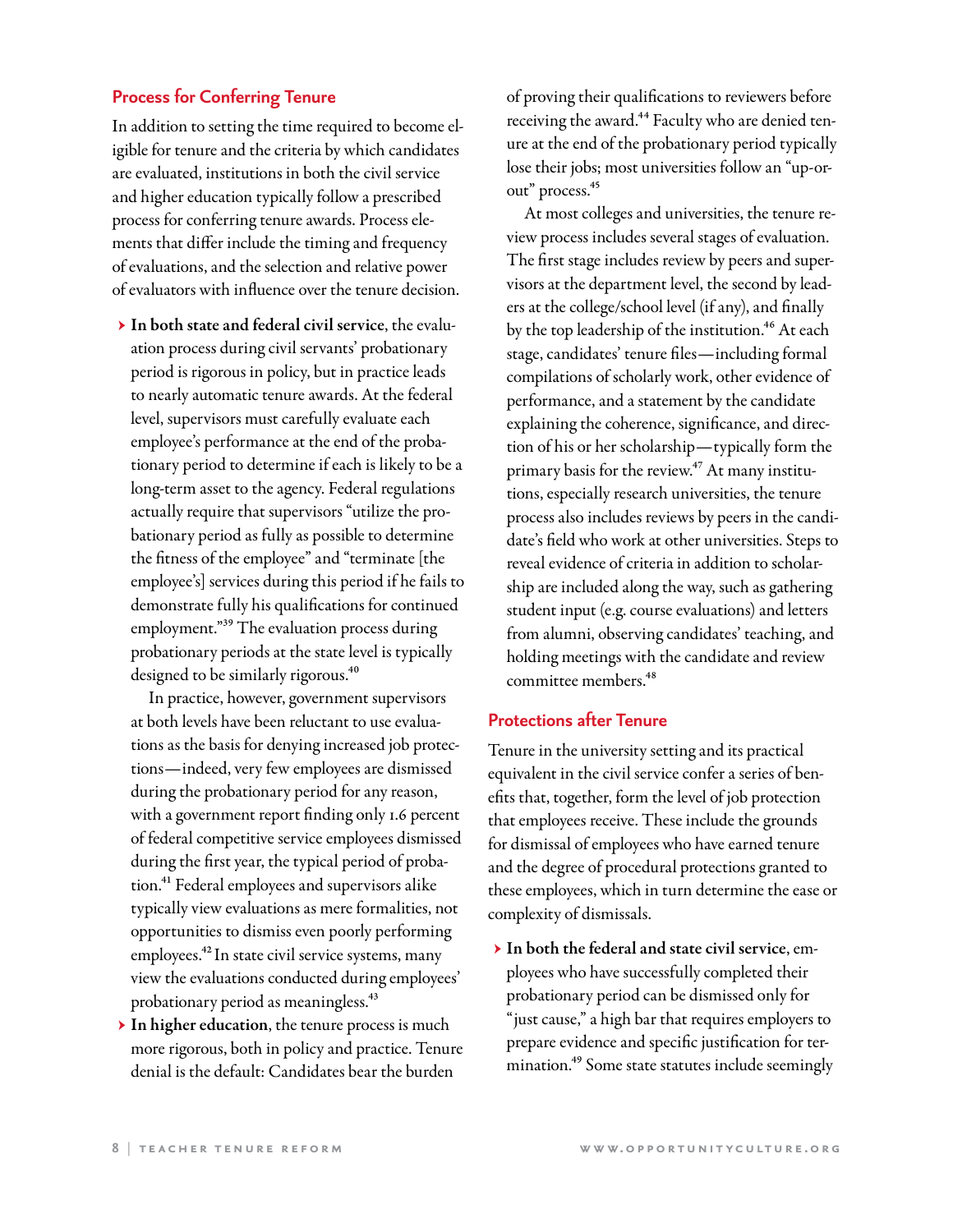

specific language, such as Florida's: "Cause shall include, but not be limited to, negligence, inefficiency or inability to perform assigned duties, insubordination, willful violation of the provisions of law or agency rules, conduct unbecoming a public employee, misconduct, habitual drug abuse, or conviction of any crime involving moral turpitude."50 But even when language seems specific, the standard for what constitutes "just cause" remains fairly vague at both the federal and state levels, with application of broad legal terms left to arbitrators, hearing officers, and courts.<sup>51</sup>

Federal civil service laws require several steps

before dismissing a permanent employee, many of which are similar to the protections provided to tenured K–12 teachers. They include:

- Notice of the dismissal action
- An opportunity to respond and present evidence
- Representation by counsel
- A written decision from the agency that initiated the dismissal
- A right to appeal to the Merit Systems Protection Board, and
- A right to judicial review.<sup>52</sup>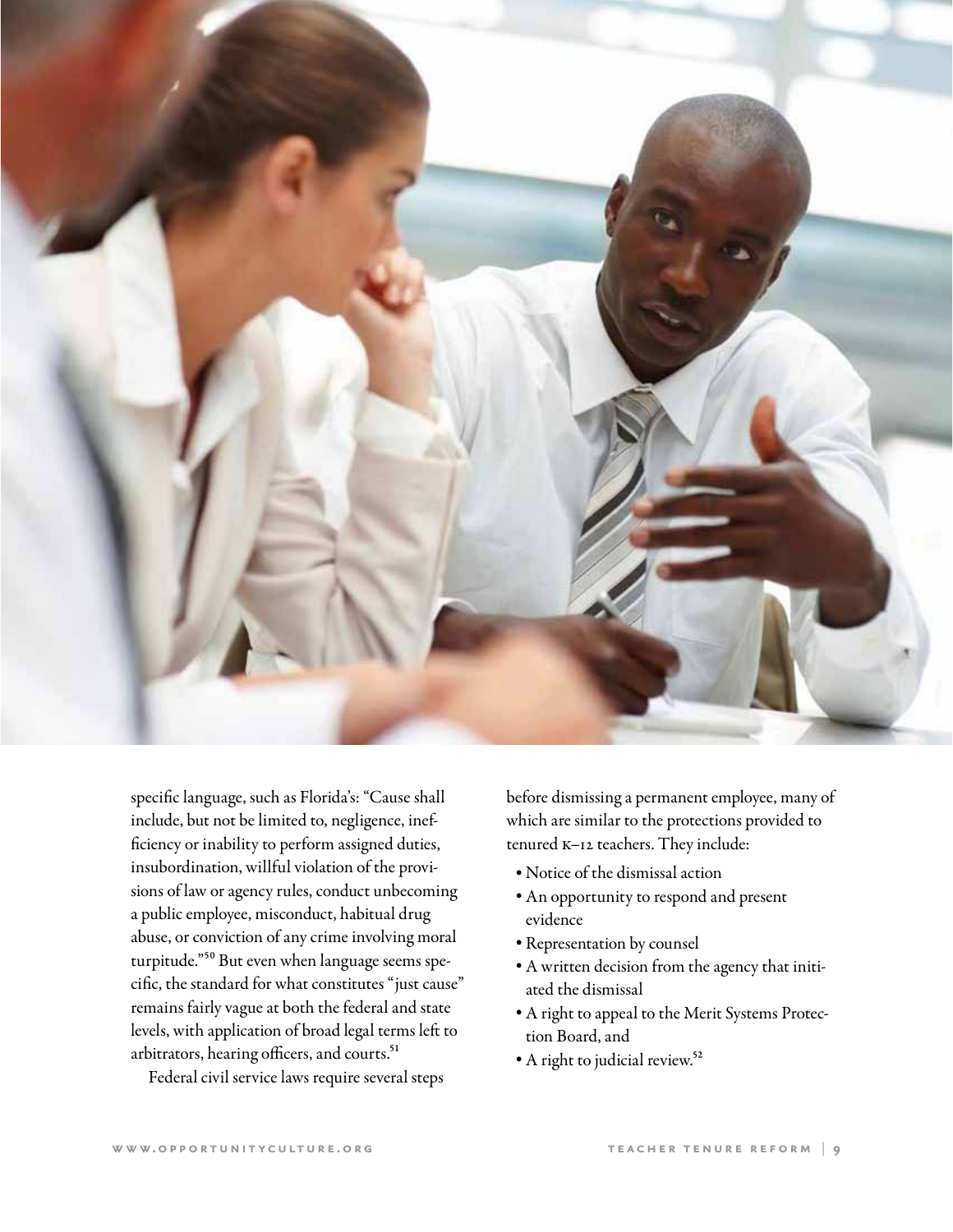

State systems vary, but the extent of their protections stem from constitutional requirements and generally resemble the federal protections.<sup>53</sup> Under these protections, less than 0.5 percent of federal employees lose their jobs after the probationary period.<sup>54</sup> At the state level, involuntary turnover rates average less than 2 percent annually.55 Data suggest that supervisors rarely risk questionable dismissals, and most dismissals are upheld upon appeal. In Florida, for example, more than 90 percent of civil service dismissals were upheld throughout the 1990s.<sup>56</sup>

 → In universities as well, a tenured professor can be dismissed only for "just cause" or other specified reasons, including incompetence, neglect of duty, or serious misconduct.<sup>57</sup> In both public and private universities, some faculty handbooks spell out permissible reasons for dismissal, the procedures for challenging attempted terminations, and impermissible reasons for dismissal that would violate academic freedom.<sup>58</sup> As in K-12 public education and the civil service, specific causes typically are not precisely defined, leaving it to arbitrators, hearing officers, and courts to apply vague terms to specific facts.59 Judges also tend to defer to managers' subjective assessments, focusing instead on whether procedures were properly followed.<sup>60</sup>

 Procedural protections at universities generally include notice, a hearing, and one or more opportunities for appeal.<sup>61</sup> However, an important factor in the level of protections afforded is the scope of the tenure award — i.e., whether it protects a faculty member's position at the department, school, or institution level. With higher levels of tenure (e.g., university-wide versus campus, department, or program-specific) come stronger degrees of job security.<sup>62</sup> For example, if a department dismissed a faculty member who received tenure at the institution level, the faculty member would likely be offered placement within the larger institution. Of the schools that discuss where tenure resides, 53 percent extend tenure only within departments, while 31 percent locate it at the institution level.

 Universities rarely invoke dismissal procedures against tenured faculty. Even when initiated, they seldom result in dismissal. In recent decades, only about 50 tenured professors (out of roughly 325,000 nationwide, or less than 0.01 percent) have been dismissed for reasons such as incompetence or moral turpitude each year.<sup>63</sup>

#### **Other Career and Reward Opportunities**

In both the civil service and higher education, tenure is one of many rewards that institutions offer to encourage the recruitment, retention, and high performance of top employees. To some extent in the civil service, but especially at universities, tenure is but one of a dynamic array of incentives and rewards available to staff members who excel.

 → The federal civil service operates based on a well-defined set of levels that clarify employees' responsibilities, status, and pay opportunities. As in K–12 education, most federal positions have specified pay ranges through which employees advance at regular intervals. Promotion to new positions within a department — which often come with higher pay rates-is based on merit.<sup>64</sup> In some federal jobs, performance is a larger determinant of pay within each job, without promotion; in these, pay grades are designed in much larger bands,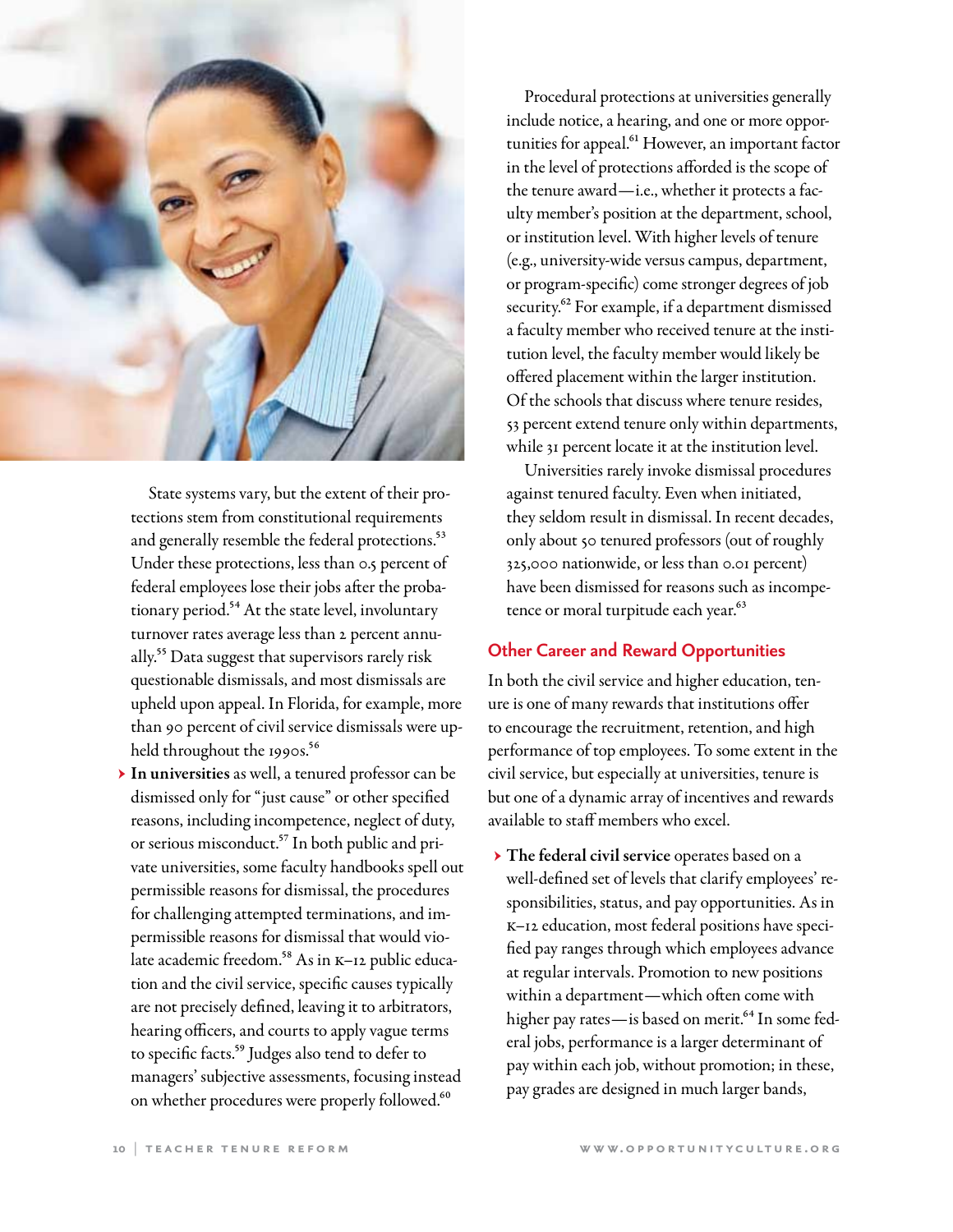and an individual's movement through a band is based on formal performance review.<sup>65</sup> The federal employment system offers a large number of positions that, altogether, provide a rich menu of advancement options for employees.<sup>66</sup> While the reward systems are not as robust as many in higher education and the private sector, they offer better performers continual opportunity to advance along career tracks within jobs, and a multitude of job advancement options across departments.

 → Most universities offer a series of recognitions for achievement, including different levels of professorship (assistant, associate, and full professor), named positions ("chairs") that confer prestige and extra pay, special program and center directorships, and departmental leadership roles. Furthermore, each of these "brass rings" conveys differing levels of prestige based on the reputation of the university, department, or program. Associated pay differs based on a combination of standard university pay packages and specially-funded pay. Lower-ranked universities are able to compete by offering powerful, prestigious, or funded positions such as endowed chairs and center or program leadership roles.

In this context, college and university faculty regularly leave positions to seek higher pay and

prestige at better-regarded institutions. Others leave less-secure positions in the best universities for the safety and high regard of tenured, endowed positions at less-prestigious universities. Some give up the prospect of tenure at lower-ranked universities to remain in the most prestigious universities without tenure. Tenure is just one part of this dynamic system of rewards for excellent performers.

In higher education as in any sector, however, what is rewarded is what gets done. The most prestigious universities typically value research over teaching, not just for conferring tenure, but for other rewards as well. Higher education institutions have generally shifted the weight of tenure decisions from teaching and service toward a stronger emphasis on scholarship.<sup>67</sup> For example, more than 62 percent of all English and foreign language departments in a recent survey reported that publication increased in importance between 1995 and 2005.<sup>68</sup> The percentage ranking scholarship over teaching more than doubled, from 35 percent in 1968 to 76 percent in 2005. $^{69}$  This shift has not been limited to research and doctoral institutions; other colleges and universities have also increased their focus on publication in recent years to enhance their own prestige.<sup>70</sup>

|                                          | <b>Higher Education</b>                                                | <b>Civil Service</b>                                                                                                   | K-12 Teaching                                                                                                            |
|------------------------------------------|------------------------------------------------------------------------|------------------------------------------------------------------------------------------------------------------------|--------------------------------------------------------------------------------------------------------------------------|
| Time to tenure                           | 5 to 7 years (varies by<br>institution)                                | 1 year (most federal<br>agencies)                                                                                      | 3 years typical; states range from<br>1 to 5 with exception of Ohio (7)                                                  |
| Criteria for tenure                      | High (varies by<br>institution)                                        | Low                                                                                                                    | Low                                                                                                                      |
| Process for tenure                       | Extensive, multifaceted                                                | Minimal; automatic                                                                                                     | Minimal; automatic                                                                                                       |
| Tenure protections                       | Very high                                                              | Very high                                                                                                              | Very high                                                                                                                |
| Other career and reward<br>opportunities | Tenure is part of a<br>dynamic array of rewards<br>for high performers | High performers can<br>receive promotions and<br>raises; have opportunities<br>for new challenges at<br>other agencies | Few opportunities for promotion<br>or pay advancement beyond<br>salary schedule, unless teacher<br>becomes administrator |

| тавье 1. Key Design Elements of Tenure Systems in Higher Education, the Civil Service and к–12 |  |  |  |
|------------------------------------------------------------------------------------------------|--|--|--|
|------------------------------------------------------------------------------------------------|--|--|--|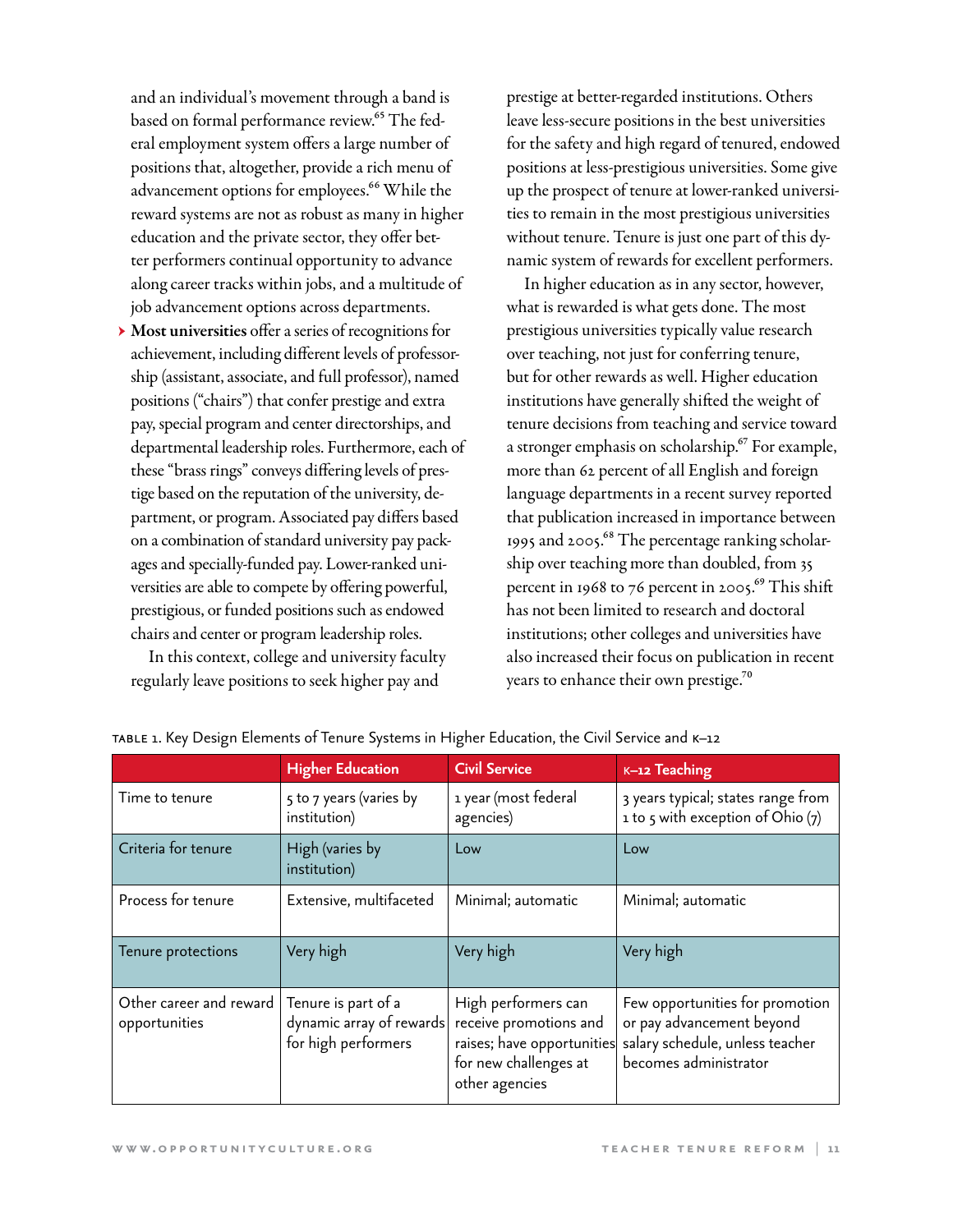# Recent Trends in the Civil Service and Higher Education

Several states, the federal government, and<br>
many colleges and universities have begun re<br>
forming job protections and tenure in response to shifting rationales and changing organizational everal states, the federal government, and many colleges and universities have begun reforming job protections and tenure in response demands. In recent years, the degree of job protection and frequency of tenure awards has decreased in both sectors.

- → At the federal level, recent legislation gave the departments of Homeland Security and Defense increased discretion in agency personnel matters, decreasing job protections and appeal rights for thousands of federal civil service employees.<sup>71</sup>
- → At the state level, several states including Texas, Florida, South Carolina, Arkansas, and Georgia — have moved largely to at-will employment for civil service workers.72 Other states are also moving away from traditional civil service systems for large groups of employees: At-will employment now covers 48 percent of state workers in Idaho; 40 percent in Kansas; 35 percent in Colorado; 33 percent in Oklahoma; 30 percent in West Virginia; and more than 20 percent in Ohio, Washington, and Illinois.<sup>73</sup>

For hundreds of thousands of workers in federal agencies and state and local government, however, job protections in the civil service remain in place, with designs very similar to their historical roots.

Studies of the impact of reform in these states have revealed some increase in the number of

dismissals — or a decrease in the time it takes to dismiss underperforming employees — but the jury is still out on whether decreased job protections in reform states improve agencies' overall performance.<sup>74</sup> Reviewing the available literature in 2007, Condrey and Battaglio concluded that "insufficient time, confounding effects, and inadequate databases preclude rigorous empirically grounded answers to the question of whether radical civil service reform has improved service delivery."75 It is also too soon to tell whether these reforms increase politically-motivated hires or dismissals.76

 → University employment also has undergone significant changes over the past decade. Visiting, adjunct, and instructor positions are proliferating at U.S. universities, while tenure-track jobs are becoming rarer.77 This is due primarily to economic forces — non-tenure-track positions command lower rates and customarily come without benefits — but schools have also pursued the shift because of perceived organizational benefits to limiting the role of research faculty in instruction, especially in introductory-level courses.78 For those hired into tenure tracks, higher education institutions have begun to shift the weight of tenure decisions from teaching and service toward a stronger emphasis on scholarship.<sup>79</sup> Other than this shift, the fundamentals of tenure have changed little since the 1940s.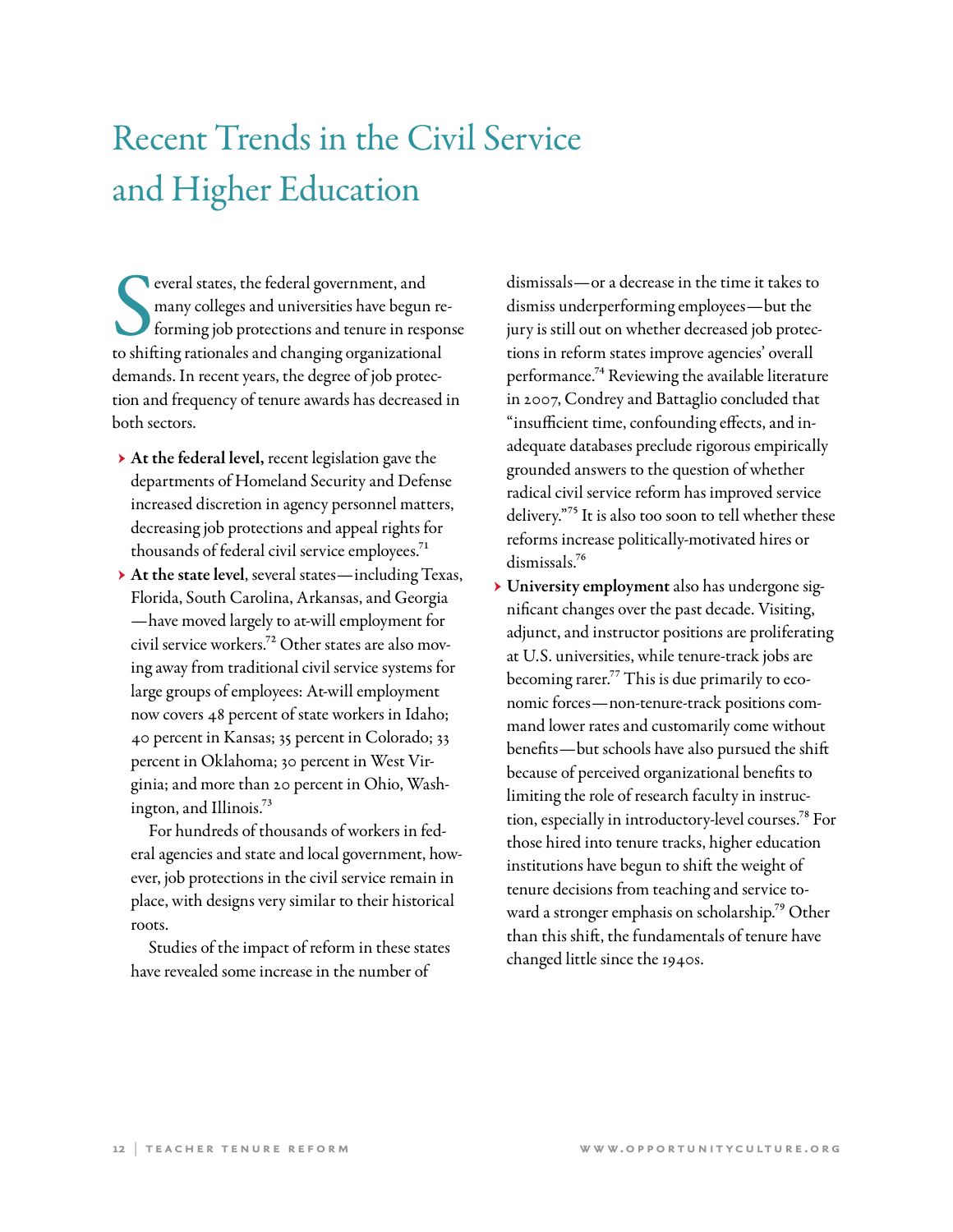## Tenure Reform Options in K–12

Fere we offer options for making tenure a better contributor to student outcomes in K-12 education, applying lessons about job protections in the civil service and university setbetter contributor to student outcomes in K–12 education, applying lessons about tings while considering the urgent need to improve student learning in the U.S. The two major paths are reforming tenure and eliminating tenure while adding other enticements to attract and retain effective teachers. Table 2 summarizes the range of options for reforming tenure elements, and Table 3 presents one model of tenure reform focused on growing the size and power of an elite teaching corps.

States have limited powers to remove tenure from teachers who already have it, but they can leap into the future with tenure approaches for new teachers that fit the demands of education today. Some may choose to pair tenure reform with significant career and pay opportunities that encourage teachers to voluntarily relinquish tenure.

#### **Option 1: Redesign Tenure**

Many in education will choose to preserve tenure for teachers, or at least some level of due process rights exceeding employment at-will. Eliminating tenure entirely, whether all at once or more gradually, will not be politically feasible in many places. Fortunately, a significantly redesigned tenure system has the potential to support a highly effective teaching workforce. A renewed tenure system could help grow and empower the ranks of our nation's best teachers.

To envision a new and improved tenure system, we consider options for each design element in turn.

**Time to Tenure.** Perhaps the simplest reform is extending the time before teachers are considered for tenure, allowing for more complete evaluation of fully-developed performance. As the civil service

and university settings show, there is no standard or known ideal number of years before an employee should be eligible for tenure. Therefore, decisions about timing should be based on relevant factors such as when meaningful evaluation data are available and the typical time it takes for employees to display their contributions as trained professionals.

As states and districts increasingly put valueadded data to use in educators' evaluations, requiring additional years before making tenure decisions could improve the reliability of the teacher outcome data upon which those evaluations are based.<sup>80</sup> Research also suggests that teachers typically have steep growth curves in their first five years.<sup>81</sup> Evaluating them for tenure at that point, rather than in their developing years, would enable decisions based on data that better predicts long-term performance. Longer

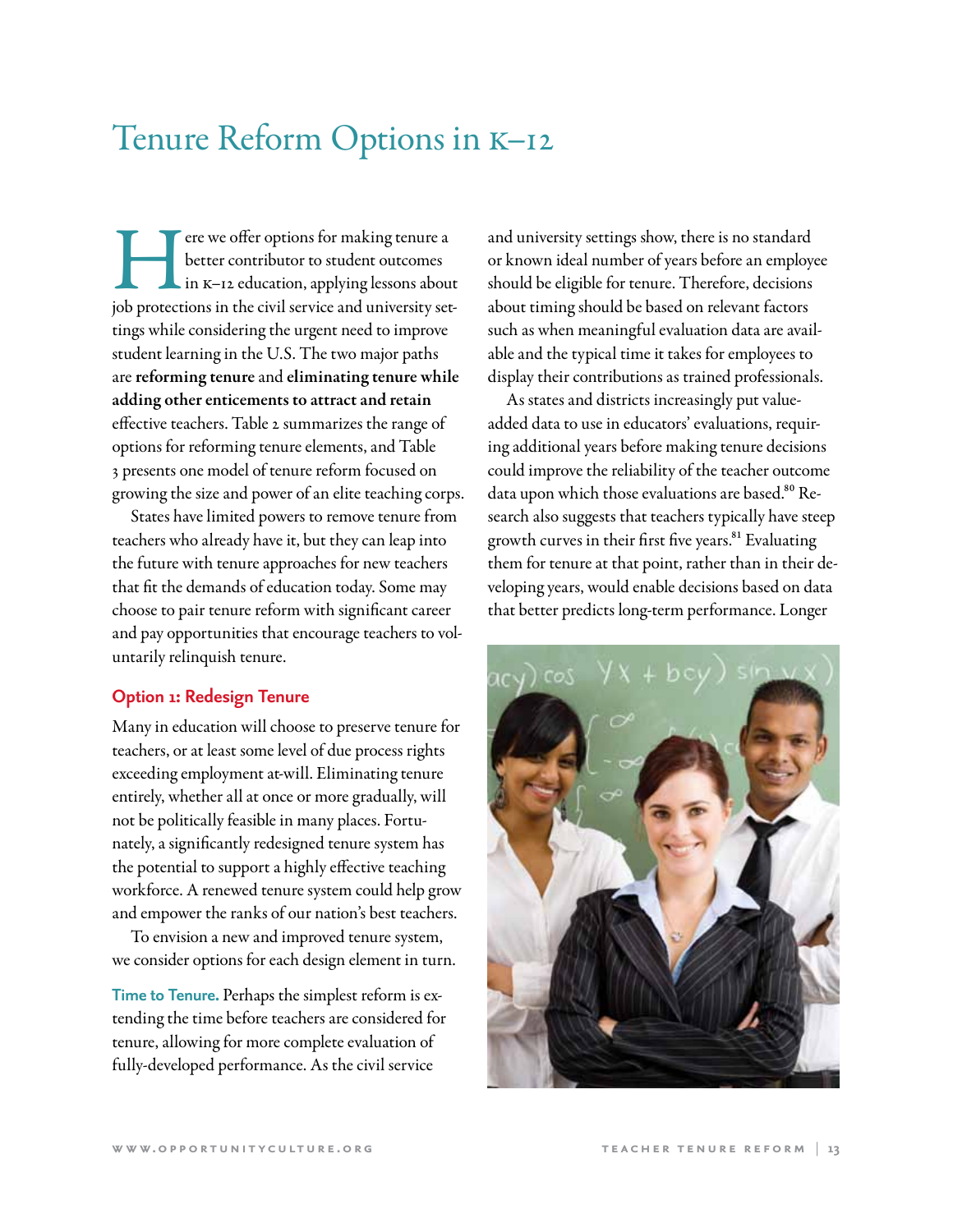

time to tenure would allow districts to see not just how strong a teacher's performance is in one or two years, but how consistent from year to year as well.

Longer time to tenure also opens the door to earlier recognition and rewards for strong performance before tenure, putting tenure in its place as just one of many rewards for better teaching. This is akin to the opportunity that university faculty members have to move from assistant to associate professor in their early years before earning tenure.

**Criteria for Tenure.** Leaders can send the strongest signal about the meaning of tenure by increasing the rigor of the criteria for earning it — thereby limiting the number of teachers who receive tenure, and transforming it into an award that confers status and respect. Enhanced rigor can include increas-

ing the number of criteria to cover complete job performance, the quality of the measures for each criterion, clarity about their relative weight in tenure decisions, and the standards for tenure-worthy performance. In all cases, criteria for tenure should be linked to broader teacher evaluation systems, which many states and districts are now revamping.<sup>82</sup> Rigor needs to be more than just on paper: actual tenure decisions must reflect whether teachers meet more stringent standards. As a result, the tenure-granting process, discussed below, is as important as the criteria themselves.

Considerations for reformers who want to increase the rigor of tenure criteria meaningfully include the following (see Public Impact's earlier work on performance measurement for more detail)<sup>83</sup>: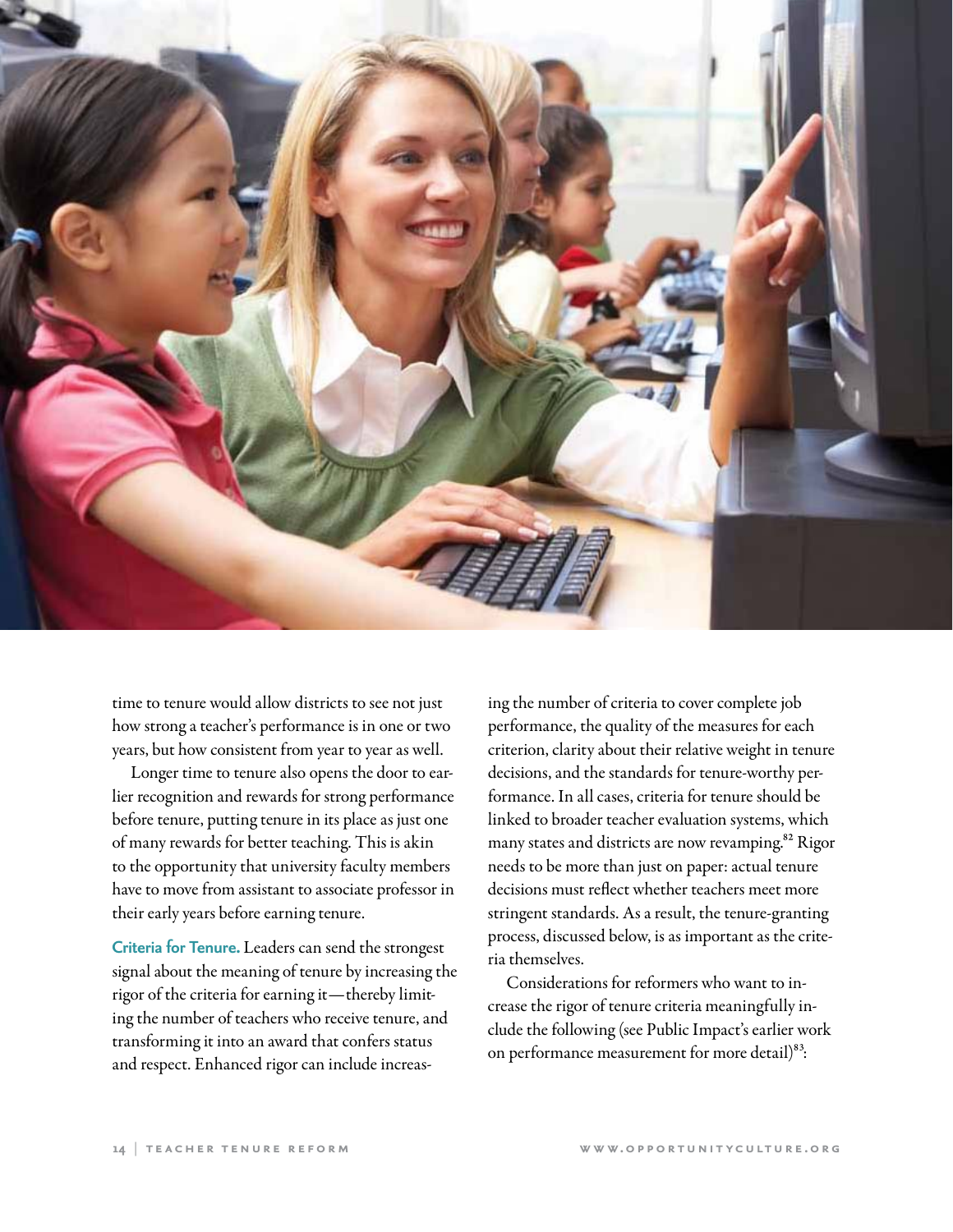- → Including a battery of criteria that fully reflect contributions needed from teachers will result in more meaningful tenure decisions. Potential tenure criteria include teachers' impact upon student learning and other valued student outcomes; teachers' skills and competencies correlated with student outcomes (e.g., teamwork and leadership of peers); and other contributions teachers make to their schools and the profession.
- → Giving objective measures of student learning the heaviest weight will keep academic learning in the fore and drive continued improvement in student assessment. Some reformers may want to treat learning results as a minimum threshold, to deny tenure for teachers who fall short in this area despite other contributions. Improving the quality of student testing to include application of skills and knowledge to analytical, conceptual, and creative problems will help reduce resistance and make the case for such a threshold even stronger.
- → Assessing criteria with multiple measures will give a complete picture of each teacher's contributions. This is the next level of detail beneath the criteria. For example, student learning growth can be assessed with multiple-choice tests of knowledge and skill *and also* with standardized rubric scoring of more complex student work. Balancing multiple sources and measurement tools with the feasibility and value of each source is essential. Measures that are not themselves student outcomes should still correlate highly with those outcomes, both for teachers individually and across whole schools. None should be inversely or lightly correlated with student learning, keeping the focus instead on measuring teacher differences that matter most.
- → Measuring consistency of performance over several years will require a longer time frame, making increased time before tenure decisions a complementary change.

Tenure systems in higher education provide a cautionary tale. Faculty tenure criteria stand head and

shoulders above those in the civil service for promoting a performance culture. Yet even in the university setting, some reformers have called for abolishing tenure because it often rewards the quantity of journal publications over quality, as well as scholarship over teaching excellence.<sup>84</sup>

Fortunately, more sophisticated and balanced assessments of teachers' impact on student learning are becoming increasingly possible as states and districts dramatically improve their evaluation systems. How high should the tenure-worthy standard be for each criterion or measure? The answer depends on the proportion of teachers on whom education leaders want to confer tenure. State and district leaders have at least two routes to pursue. Each sends different signals about what education leaders value, and would likely have different effects on student outcomes over time, as well:

- → "Inclusive Tenure" would increase the standards for tenure just enough to preclude tenure for the least effective teachers. Under this design, tenure would be reserved for the top 75 percent or so of teachers in a district or state — those who never dip into bottom ranks of progress in the early years of their career. This design, where most states appear to be headed today as they revise their evaluation systems, does not provide a distinct opportunity for teachers at the top. But it does remove job protections for those at the bottom. As other researchers have shown, encouraging the exit of the least effective teachers alone would have a significant positive impact on student learning.<sup>85</sup>
- → "Elite Tenure" would set high standards for tenure, so that it is reserved for teachers consistently performing at the highest levels (e.g., ranking among the top 10 percent to 25 percent in a subject).<sup>86</sup> This design would explicitly seek to retain these teachers, not just to serve in the classroom but to set the cultural tone within schools, across a district or state, and within the profession at large. Concomitant awards could include opportunities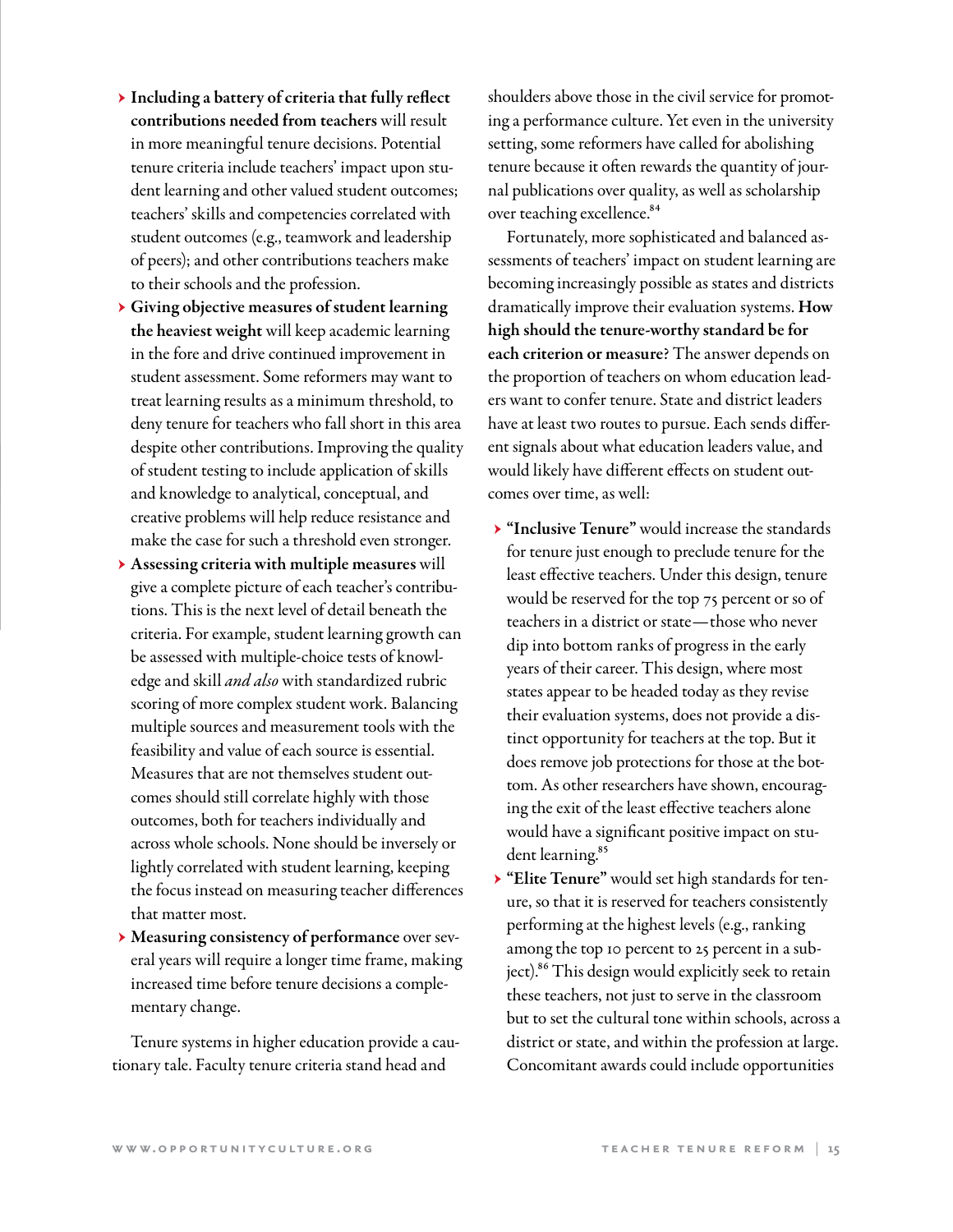for increased pay and power over future tenure decisions and other policy and human resource decisions. This tenure system is most aligned with an "opportunity culture," in which top teachers are able to reach more students and gain disproportionate decision-making power and rewards.<sup>87</sup> Table 3 presents some initial thoughts about how this kind of tenure could work by providing one example of elite tenure design.

What are the implications for teachers who do not receive tenure? Some may be ill-suited to any role within education, particularly those teachers not chosen under inclusive tenure systems. But many will be capable of serving effectively in more limited roles, such as supervising some students' independent work while another teacher provides group instruction; tutoring small groups without responsibility for managing whole-class behavior; and working under the direction and with the methods and tools of top teachers. Limited roles for these teachers would be similar to some in the university setting, where nontenure-track faculty members engage in a portion of the roles expected of their tenured colleagues. Many good teachers could increase their positive effect on students this way, even if tenure was not part of the employment package.

**Process for Tenure.** The overarching goal for the tenure granting process is ensuring that it leads to grants of tenure as planned, creating the intended staffing quality improvements. Design elements include the number of levels of review, the motivation reviewers have to make selective decisions, and whether there is a presumption of tenure. The many possible levels of review include principals or other supervisors within schools, peer teams, district supervisors of schools, district teams specifically responsible for tenure, district legal departments, and the school board or school board representatives. Reviewers can be motivated by specific rules for review for which they will be held accountable or, more intrinsically, by a professional interest in maintaining a high standard.

Inclusive and elite tenure designs would need to differ on these elements:

- → Inclusive tenure likely should be awarded by formula. Teachers whose performance ratings are not above a set threshold for a particular number of years would presumptively not be granted tenure.<sup>88</sup> All other teachers would receive tenure automatically, much as they do today. Several states are moving toward this kind of process to award tenure to fewer low-performing teachers.<sup>89</sup> In inclusive systems, districts would bear the burden of collecting and reporting performance data to exclude a portion of the least effective teachers. This type of formulaic process would rely primarily on student performance data and possibly quantitative ratings of teachers from other evaluation steps, eliminating the need for multiple layers of review and requiring less motivation and skill among high-level decision-makers to apply the criteria rigorously every time.
- → Elite tenure, with its high bar for tenure awards, would operate on a presumption of non-tenuring. In an elite system, teachers would apply for tenure and bear the burden of making their case. Because the criteria for an award under this system would likely include not only consistently high performance ratings and student outcomes, but also qualitative factors requiring subjective judgments, it would require more discretion by decisionmakers. State and district leaders should engage elite teachers who have already earned tenure in decisions about the future corps, magnifying the prevalence and cultural impact of characteristics that are recognized by tenure. Many have called for inclusion of teachers in the design of new tenure systems. But the habits and values of the *most* successful teachers should influence change the most.

In a truly elite system, the majority of employees who have already met the high standard feel motivated to protect it — and the reputation of tenure status — by keeping the standards for future entrants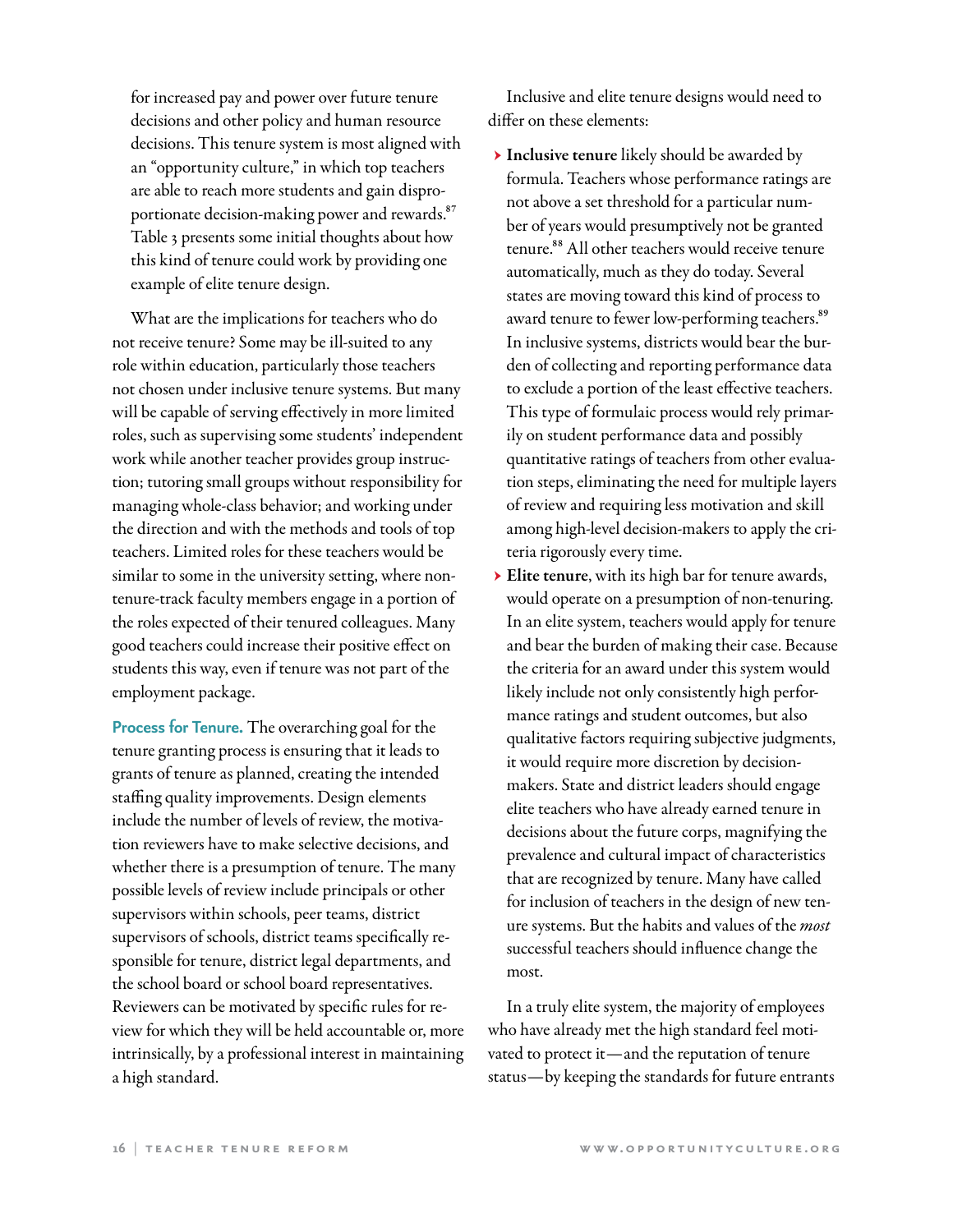

high. Engaging top teachers in decisions about tenure awards would not only give them disproportionate power over the future of schools, but would also help retain more of the best and increase the total number of truly stellar staff in public schools. Screening by a higher body and possibly a legal team could reduce cronyism and address legal concerns.

**Tenure Protections.** When policymakers contemplate changing procedural protections, the constitutional requirements for due process typically set the minimum level of protection that teachers receive. But in most states, the job protections that accompany tenure awards exceed constitutional requirements, leaving room for these protections to be revised.<sup>90</sup> State and district policymakers can change tenure protections on a few fronts by altering the dismissal process: the number of steps, the time required, and the grounds for dismissal. The right combination can help reduce the negative impact

on schools of the employer's burden of proof for dismissal and increase the dismissal of staff who should not be working in schools.

- → Steps and time required. Policymakers could reduce tenure protections harmful to students and increase the ease of addressing egregious performance problems simply by streamlining the review process for attempted dismissal. *Fewer levels of review* on the majority of cases and *less time between each review* would make dismissal cases less onerous and costly, while still ensuring review for teachers' protection. Changing policies about timeliness would not be sufficient; policymakers would also need to hold reviewers accountable for carrying out timely reviews *in practice*.
- → Grounds. Policymakers can also ensure that the eligible grounds for teacher dismissal include all of the reasons for dismissing a teacher in the interests of students and the school's performance.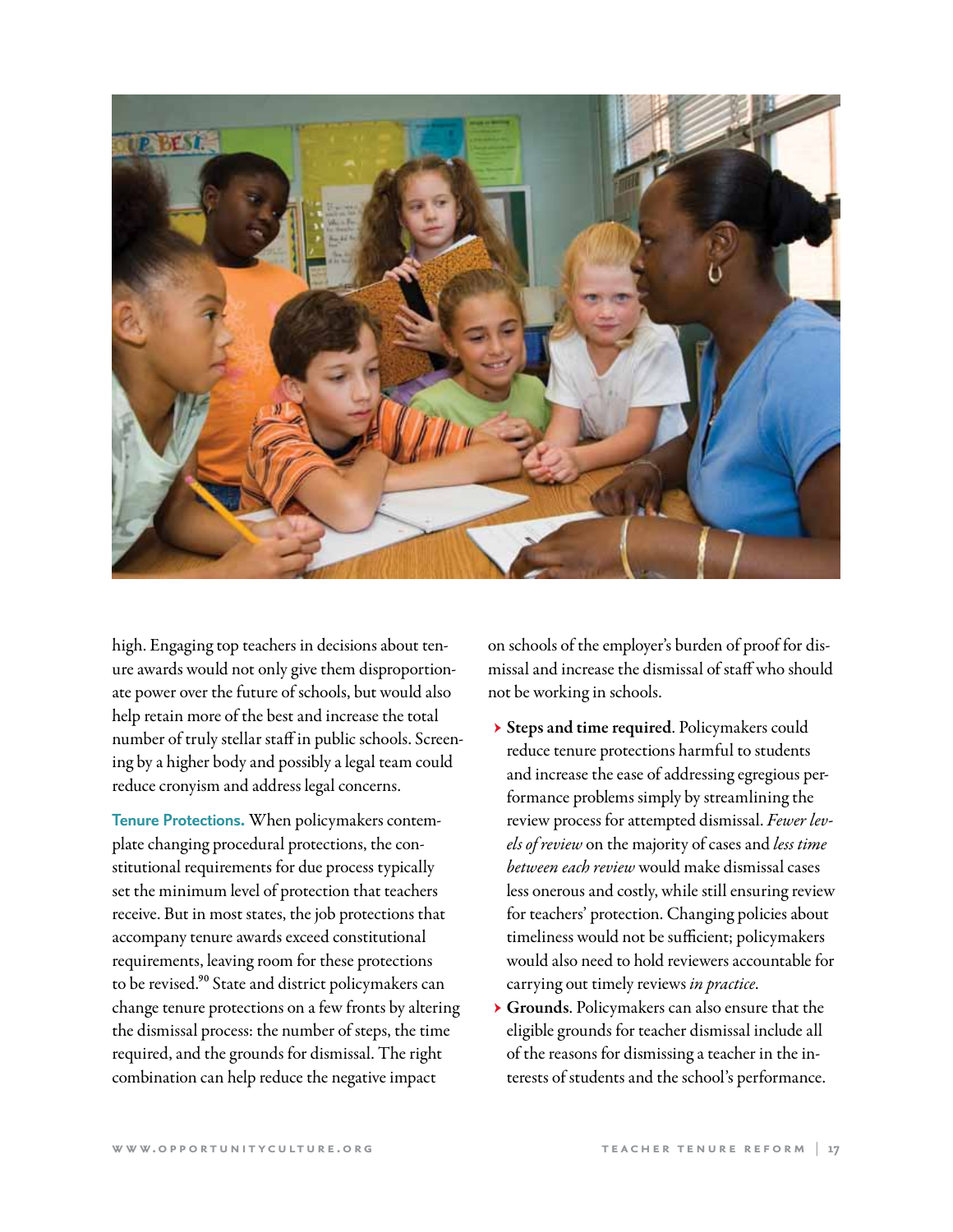At a minimum, these should include a teacher's documented ineffectiveness in the classroom, breaches of ethical standards, and behavior that disrupts student learning or school operations. Careful and complete articulation of grounds that give employers significantly more discretion can make up for the employer's burden of proof that often prevents dismissal of staff who, by any commonsense standard, should not be working with or near children and other staff. If the state or district has enunciated many potential grounds for dismissal under tenure, then even if the burden of proof is on the employer, the *effective* burden shifts to the employee to perform and behave within the expected boundaries. In effect, this would reduce employers' hesitation to dismiss persistently underperforming teachers, while maintaining the burden to document and explain the unacceptable behavior or performance to a neutral third party.

 → Burden of proof. Tenure vests teachers with a property right to continued employment. When initiating dismissal, therefore, the employer bears the burden of showing reasons for dismissal. Employers cannot shift the burden to the employee to defend against dismissal, unless the employment is actually "at will" and not a grant of a right to employment (i.e., tenure as recognition, but not a right). This is a complex area of constitutional and employment law. Reformers must examine the nature of the rights that tenure confers in each state, and determine whether and how those rights may be changed. Making the grounds broader and easier to document could help balance the burden and increase employers' ability to make decisions in the best interests of students and remaining staff.

**Other Career and Reward Opportunities.** A significant opportunity for changing tenure's effect is to

make it but one of *numerous* rewards and opportunities for better teachers. Nonselective tenure does not attract, motivate, or retain better performers disproportionately. In contrast, other rewards and opportunities for better teachers could. These could start early for staff who perform very well in the first year and last throughout instructional careers for those who sustain and increase their contributions. Rewards and opportunities that may attract, motivate, and retain very effective teachers include these:

- → Opportunities to teach more students in exchange for additional pay
- → Reduction of noninstructional duties to enable reaching more students
- → Decision-making power over hiring, promotion, and tenure of others
- → Opportunities to supervise or manage other teachers to improve their effectiveness
- → Professional development/coaching /mentoring responsibility for other teachers
- → Title enhancement (advanced, master, lead, etc.)
- → Opportunities to participate in or lead policy and instructional practice reforms
- → Other recognition and rewards for sustained excellence in performance
- → Higher pay to reflect higher contributions to student outcomes, including most of the items above

Opportunities to reach more children and directly influence the effectiveness of peers, in particular, are not just rewards, but also ways to magnify the effects of great teachers and retain them longer, if accompanied by higher pay. But higher pay for higher contribution will require shifting funds from less-effective staff, particularly those who contribute the least to student learning, making tenure and pay policy reform imperative.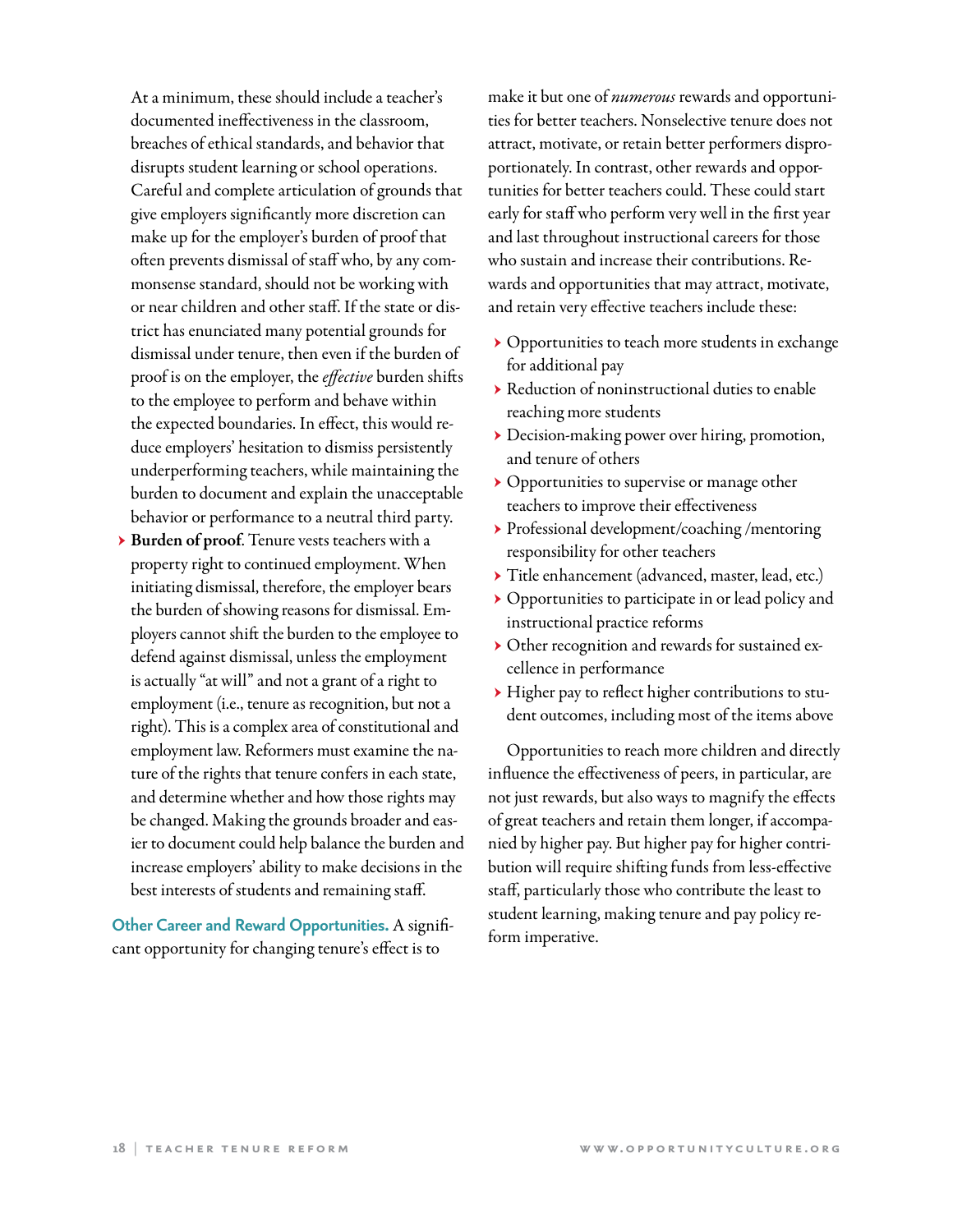### table 2. Tenure Design Elements

| <b>Design Element</b>                                                           | <b>Design Continuum</b>             |                                |                                                                                                                                                                                                                                            |  |
|---------------------------------------------------------------------------------|-------------------------------------|--------------------------------|--------------------------------------------------------------------------------------------------------------------------------------------------------------------------------------------------------------------------------------------|--|
|                                                                                 | <b>Employee Security</b>            |                                | Organizational Discretion                                                                                                                                                                                                                  |  |
| Time to Tenure                                                                  |                                     |                                |                                                                                                                                                                                                                                            |  |
| Time<br>(# of years)                                                            | Short<br>(e.g., 1 year)             | Medium<br>(e.g., 3 to 6 years) | Long<br>(e.g., 7 years or longer)                                                                                                                                                                                                          |  |
| Criteria for Tenure                                                             |                                     |                                |                                                                                                                                                                                                                                            |  |
| Rigor                                                                           | Easy Criteria                       | Moderate Criteria              | Stringent Criteria                                                                                                                                                                                                                         |  |
| Number                                                                          | Few Criteria                        | More Criteria                  | Many Criteria                                                                                                                                                                                                                              |  |
| <b>Tenure Process</b>                                                           |                                     |                                |                                                                                                                                                                                                                                            |  |
| Levels of Review                                                                | One Level of Review                 | Multiple Levels<br>of Review   | Many Levels of Review                                                                                                                                                                                                                      |  |
| Decision-Makers'<br>Motivation to Make<br>Selective Decisions                   | Weak Motivation                     | Moderate Motivation            | <b>Strong Motivation</b>                                                                                                                                                                                                                   |  |
| Presumption of<br>Tenure?                                                       | Yes: Burden on Employer<br>to Deny  | N/A                            | No: Burden on Applicant                                                                                                                                                                                                                    |  |
| <b>Tenure Protections</b>                                                       |                                     |                                |                                                                                                                                                                                                                                            |  |
| # of Steps to Dismiss                                                           | Many Steps to Dismiss               | Few Steps to Dismiss           | One Step to Dismiss                                                                                                                                                                                                                        |  |
| Time Required to<br><b>Dismiss</b>                                              | Long Time to Dismiss                | Moderate Time<br>to Dismiss    | Short Time to Dismiss                                                                                                                                                                                                                      |  |
| <b>Burden of Proof</b>                                                          | On Employer to Prove                | N/A                            | On Employee to Defend (at-will<br>employment only)                                                                                                                                                                                         |  |
| Grounds for Dismissal                                                           | Few Grounds-<br>egregious acts only | More Grounds for<br>Dismissal  | Many Grounds-ethics,<br>performance, behavior, etc.                                                                                                                                                                                        |  |
| Other Career and Reward Opportunities                                           |                                     |                                |                                                                                                                                                                                                                                            |  |
| Including:<br>Career Advancement<br>Reach Extension<br>Other Recognition<br>Pay | Few                                 | Some-in addition<br>to tenure  | Many-career advancement<br>levels, pay, and recognition<br>act in concert with tenure<br>to reward excellence and<br>contribution, and to extend<br>the reach of the best to more<br>children; begins early and lasts<br>throughout career |  |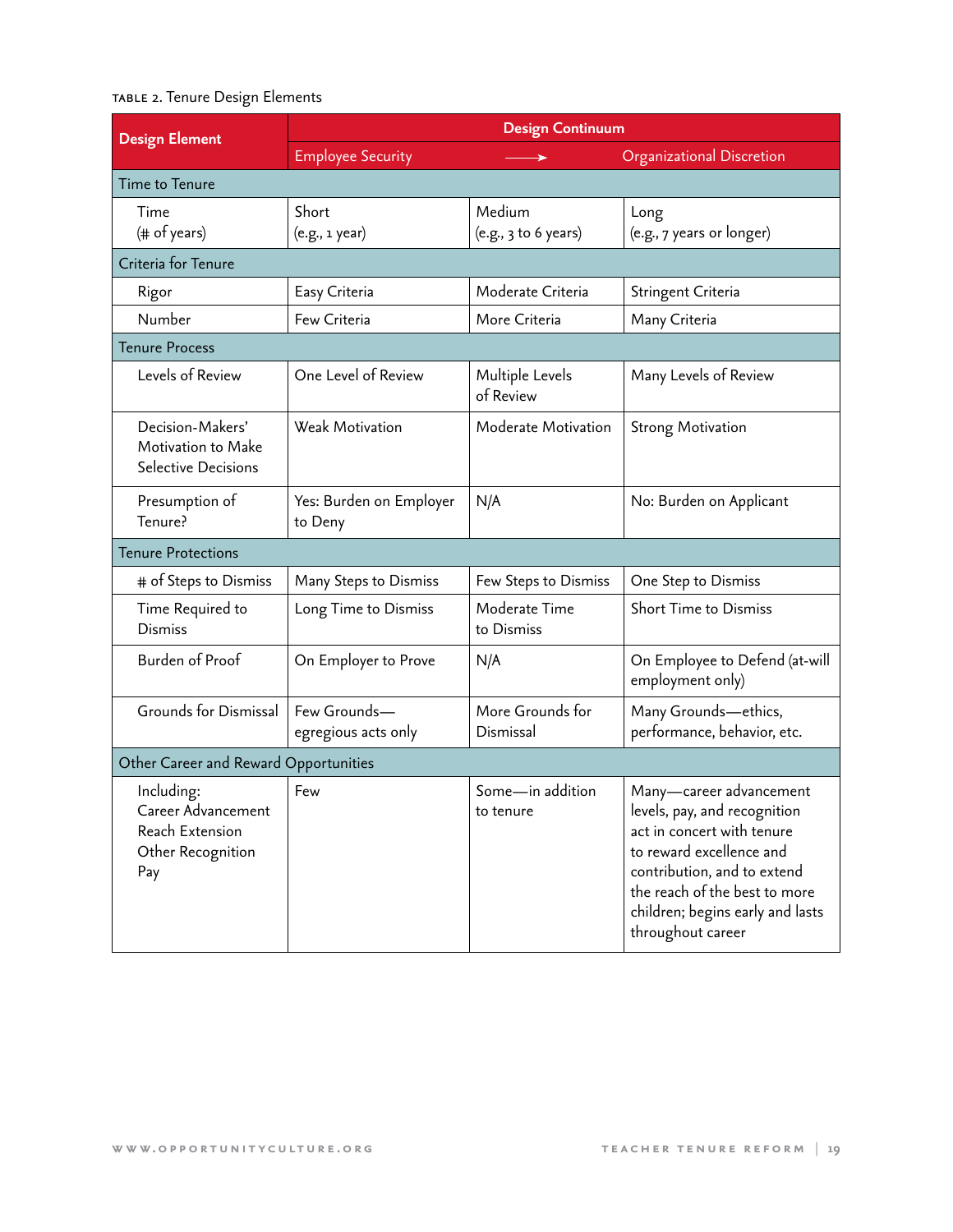### table 3. "Elite Tenure" Design Example

| <b>Tenure Design Element</b>                                                                                                                                                                                                                                                                                            | <b>Reasoning</b>                                                                                                                                                                                                                                                                                                                                                                                                                                                                                                                                                                                                                                                                                                                                                                                                                                                                                                                                                                                                                                                                                                                                                                                                                                                                                                                                                                                              |
|-------------------------------------------------------------------------------------------------------------------------------------------------------------------------------------------------------------------------------------------------------------------------------------------------------------------------|---------------------------------------------------------------------------------------------------------------------------------------------------------------------------------------------------------------------------------------------------------------------------------------------------------------------------------------------------------------------------------------------------------------------------------------------------------------------------------------------------------------------------------------------------------------------------------------------------------------------------------------------------------------------------------------------------------------------------------------------------------------------------------------------------------------------------------------------------------------------------------------------------------------------------------------------------------------------------------------------------------------------------------------------------------------------------------------------------------------------------------------------------------------------------------------------------------------------------------------------------------------------------------------------------------------------------------------------------------------------------------------------------------------|
| <b>Time to Tenure</b><br>• 6 years                                                                                                                                                                                                                                                                                      | New teacher learning curve flattens by year 5. Extra year allows gauging consis-<br>tency, gathering input, making tenure decisions collaboratively.                                                                                                                                                                                                                                                                                                                                                                                                                                                                                                                                                                                                                                                                                                                                                                                                                                                                                                                                                                                                                                                                                                                                                                                                                                                          |
| <b>Criteria for Tenure</b><br>• Rigor: Stringent<br>• Number: Many                                                                                                                                                                                                                                                      | "Elite tenure" awards to the top 10%-25% provide job protection only for teachers<br>who consistently achieve the best student outcomes and enhance peer effective-<br>ness. These teachers are in short supply, and any recruiting or retention entice-<br>ments focused on this group specifically will benefit children. Many criteria provide<br>a complete picture of contributions for tenure review and allow reviewers to plot<br>likely career advancement paths.                                                                                                                                                                                                                                                                                                                                                                                                                                                                                                                                                                                                                                                                                                                                                                                                                                                                                                                                    |
| <b>Tenure Process</b><br>• Levels of Review: Minimum<br>three levels of review<br>• Decision-Makers' Motivation<br>to Make Selective Decisions:<br>Strong<br>• Presumption of Tenure? No                                                                                                                                | Minimum three-level review by elite peers charged with preserving the tenure<br>standards, district-level team committed to rigorous standards, and legal team<br>to ensure compliance. Decision-makers must have strong incentives to hold high<br>standards in order to confer status and make funding of tenure viable by awarding<br>it only to teachers worthy of extending their reach to more children. The applicant<br>must bear the burden of proving worthiness for tenure. However, districts should<br>encourage tenure application by high-performing teachers as a retention tool and<br>also play a role in gathering performance data or ensuring its accuracy.                                                                                                                                                                                                                                                                                                                                                                                                                                                                                                                                                                                                                                                                                                                              |
| <b>Tenure Protections</b><br>$\bm{\cdot}$ # of Steps to Dismiss: Few<br>• Time Required to Dismiss:<br>As short as possible<br>• Grounds for Dismissal: Many<br>• Burden of Proof for<br>Dismissal: On employer                                                                                                         | The primary purpose in this version of elite tenure is conveying status and opening<br>the door to future career opportunities, not job protection. However, job protec-<br>tions in the form of due-process rights still significantly exceed those of at-will em-<br>ployment, and the burden remains on the employer to demonstrate that dismissal<br>is warranted. The selection process will have eliminated many but not all employees<br>who have chronic or recurring performance challenges in one or more critical areas<br>(instruction, peer collaboration, etc.). When a performance problem arises such<br>that termination is the best option for children and the school community, the elite<br>group of tenured peers that plays a role in deciding tenure will need to protect its<br>reputation. Rapid, clear steps that bring evidence of performance problems to a<br>neutral judge are best for students, as are a wide range of grounds that cover the<br>ways in which an individual's behavior at work may compromise the school's mis-<br>sion. Broad grounds for dismissal—ethics, performance, behavior, etc.—put the<br>onus on tenured employees to maintain performance and professional behavior.<br>Some reformers might choose to couple higher protections with very strict criteria<br>for elite teacher tenure, e.g., limiting it to those consistently in the top 10%. |
| <b>Other Career and Reward</b><br><b>Opportunities:</b><br>Many—beginning early and<br>lasting throughout careers,<br>the recognition of exemplary<br>performance, career advance-<br>ment, reach extension to more<br>students, and pay should act in<br>concert with tenure to reward<br>excellence and contribution. | Tenure should be but one of numerous rewards for teachers who make increas-<br>ingly valuable contributions to student outcomes. Tenure review should not be<br>the first recognition or opportunity that a teacher receives for teaching well and/or<br>enabling strong peer performance. An elite tenure review process can be one trig-<br>ger for formal planning about different career paths that fit each individual's com-<br>petencies; how each top teacher can reach more children along those career paths;<br>and pay opportunities—for extending their reach to more children, supervising<br>other teachers, or improving student outcomes in other ways within budget.                                                                                                                                                                                                                                                                                                                                                                                                                                                                                                                                                                                                                                                                                                                        |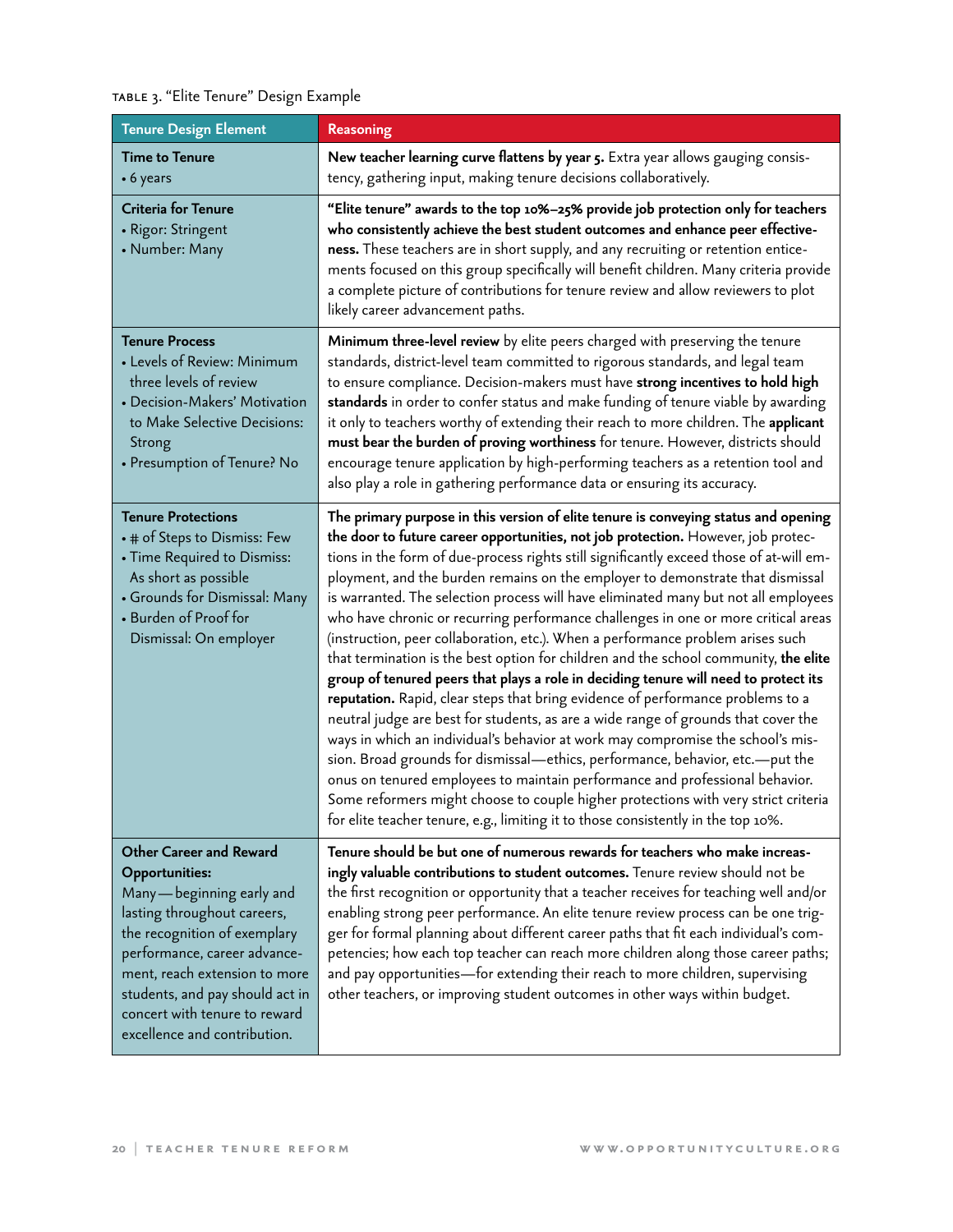#### **Option 2: Eliminate Tenure**

Although tenure is prevalent in the sectors discussed here, employees in most sectors work under employment at will, without heightened due process protections. Thus, some reformers will aim for elimination of tenure to meet the emerging needs of K–12 education.

Arguably, the main purposes for which K–12 tenure was created are less compelling today, and the costs of tenure as we know it to children and our national economy are great.

- → Increased public transparency makes a return to teacher hiring as part of the political appointment machinery unlikely in most locales.
- → Civil rights and other protections, not in existence when tenure first emerged, protect existing teachers from the same unfair terminations disallowed in other employment settings.
- → As a women's rights tool, tenure has failed. The lack of paid advancement opportunity in traditional K–12 instructional roles, inhibited by nearly universal tenure, is a thick glass ceiling. The combination of tenure with automatic pay increases for years of service locks up large sums of money to pay less-effective teachers as much as the best, money that in most professions would be used to pay the best more.
- → The economic rationale for tenure has become blunted in part by generous health and retirement benefits packages in education, which surpass those available in most sectors.
- → School systems have increasing numbers of reward tools available to pay some teachers more, such as extra compensation for service in hard-tostaff schools and subject areas, a growing number of performance pay plans, and other departures from traditional pay schedules. These tools further undercut the economic rationale for tenure and are more focused on ways to reward people for entering schools and positions where they are most needed and for doing well with students.

 → Emerging efforts to extend the reach of the best teachers to more students may produce additional pay opportunities for better teachers within instructional roles, closing the compensation gap for the best teachers and replacing tenure's recruiting and retention roles.<sup>91</sup>

Awarding a lifetime job guarantee to even one ineffective K–12 teacher dooms hundreds — sometimes thousands of children to bad instruction, devastating fragile learners.

At the same time, ensuring that every teacher achieves strong student outcomes has become more compelling than ever. Our nation has begun to grasp that widespread educational opportunity is not just a matter of moral rightness, but is imperative to our national economic stability.<sup>92</sup> Simultaneously, analysis has revealed that students who start school behind can catch up — but having multiple great teachers over their early years is the critical factor.<sup>93</sup> Attracting and keeping the best teachers is therefore essential, as is reducing the presence and impact of their lowestperforming peers. Awarding what amounts to a lifetime job guarantee to even a single ineffective K–12 teacher can unnecessarily doom hundreds — even thousands — of students to poor instruction.

The lack of paid advancement opportunity in K–12 instructional roles is a nearly universal glass ceiling attributable in part to the costs and culture of tenure.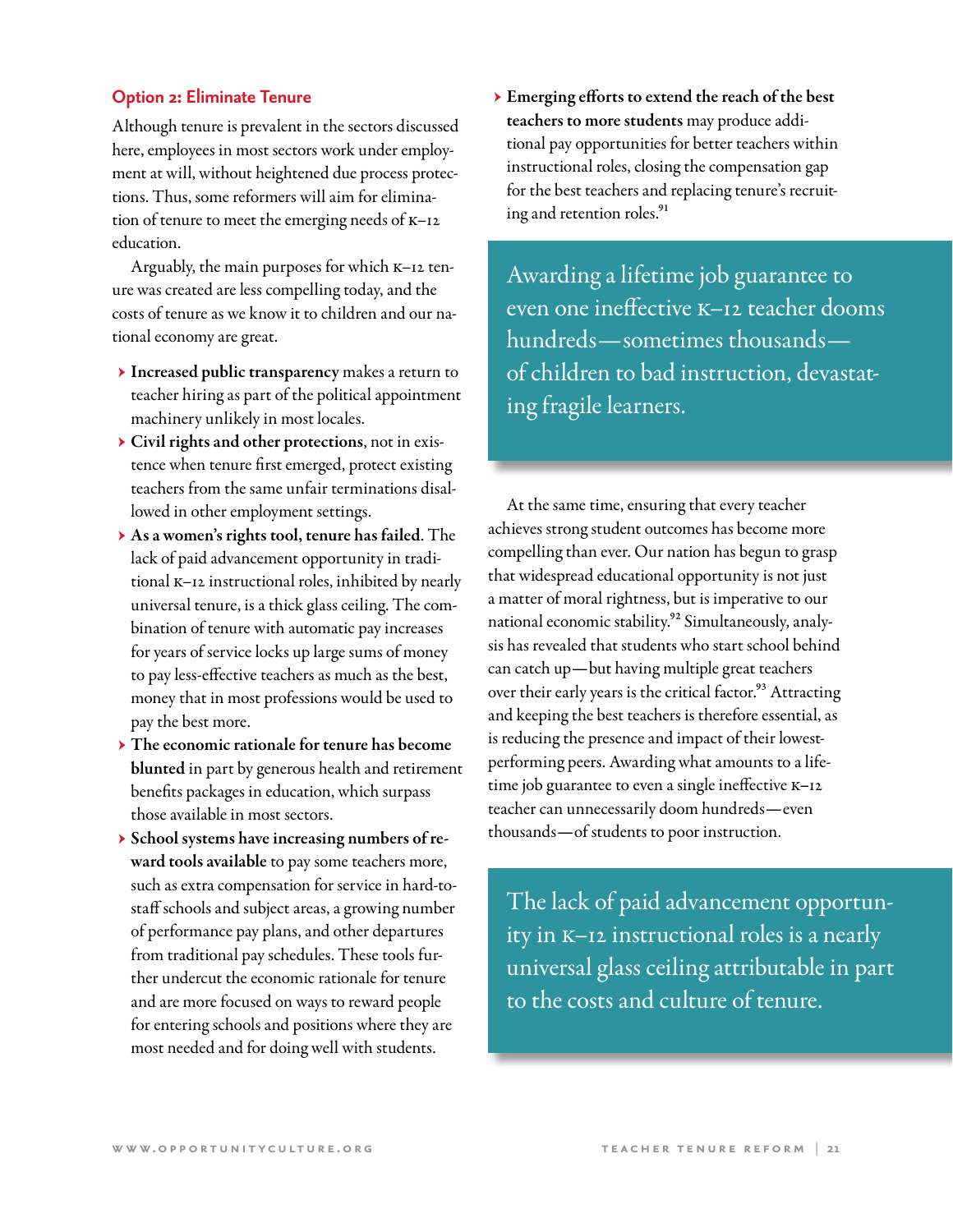Tenure must go—or be put in its place as one of many career opportunities and rewards for better teaching.

> Where eliminating tenure is politically feasible, it is a rapid way to free schools and districts from the financial and student learning costs of tenure. Eliminating tenure all at once, however, may be legally impossible or politically impractical in most places. One alternative is to eliminate tenure for new hires, while retaining it for those already in the system. Another option is to eliminate tenure for new hires, while offering current teachers a choice between the potential for higher pay (such as through substantial awards based on performance) without enhanced job protections, or continuation of existing job protections and current pay scales.<sup>94</sup>

> Leaders taking this route should prepare in advance to replace tenure with rewards and career opportunities that favor better teachers. To support this type of reform, policymakers will also need to provide flexibility in state statutes for districts to pursue different approaches to tenure reform and pay systems, and allocate funding to encourage them. States should make more money available for bolder reforms that also address pay and career advance-

ment opportunities within instruction. Federal policymakers also can incent change by allocating funding to performance pay systems that provide greater opportunity to teachers who opt out of existing tenure systems.

#### **Conclusion**

Regardless of whether and how tenure is reformed, it should be neither the beginning nor the end of the achievement road for teachers — especially the best. Top teachers need a much richer set of opportunities for achievement, impact, and recognition of their continued commitment and contribution throughout their careers, with the option to continue their direct impact on instruction. As we begin to see shifts from the current monolithic delivery of instruction to models that increase the reach and impact of the best teachers, tenure will likely disappear or become only one of many rewards and recognitions for staff who contribute more to student learning, peer effectiveness, and the profession.

Tenure reformers must make decisions about each design element. Table 2 summarizes these elements along broad continua ranging from employee security at one end to broader organization discretion at the other. From among these options, state and district leaders who are eager to reform tenure in ways that improve student outcomes will find multiple paths to support different philosophies and political realities.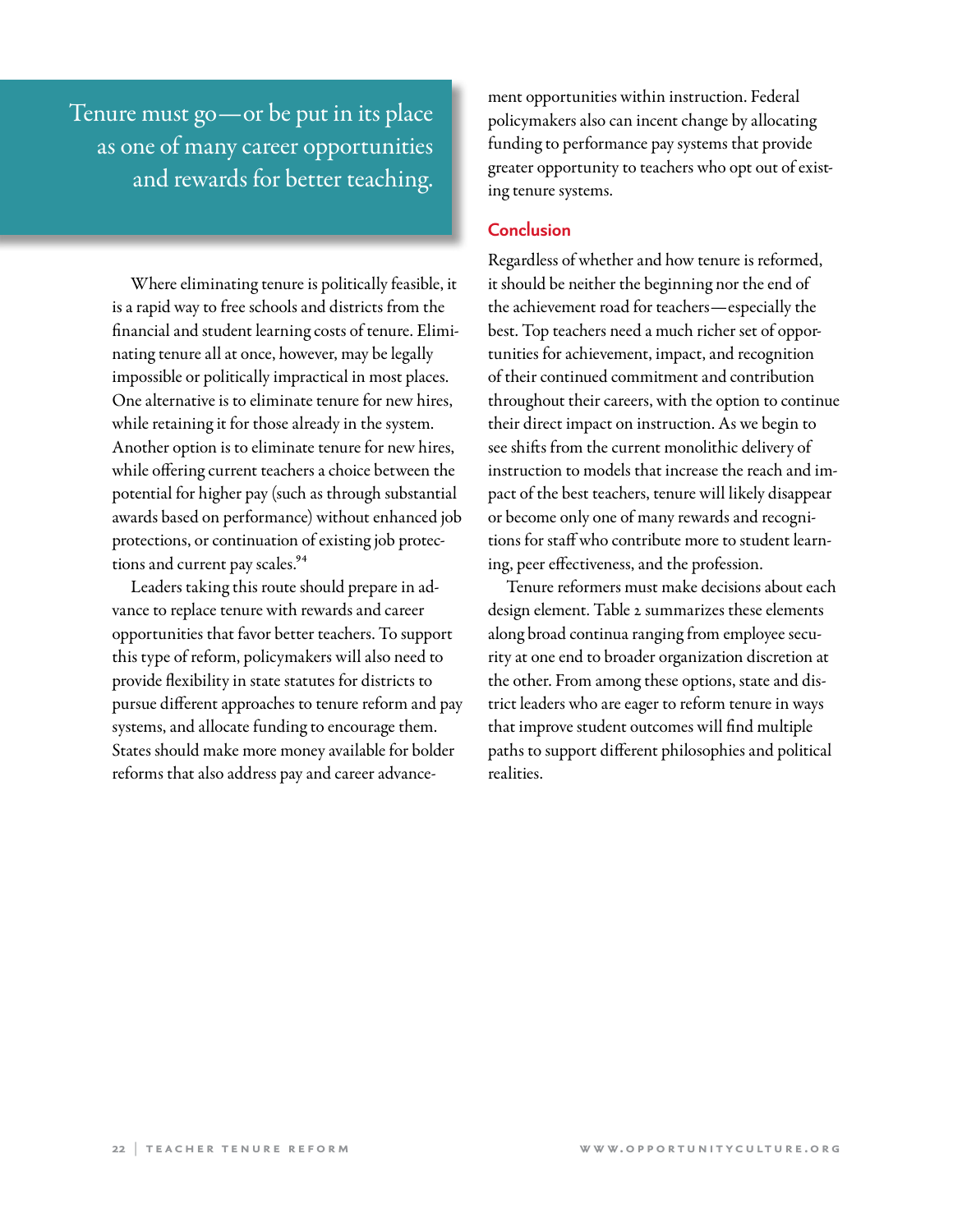### Endnotes

1. Not all states use the term "tenure" to describe the job protections extended to K–12 teachers, but for simplicity this report uses the term "tenure" to refer to any form of job protection that makes it difficult or impossible to dismiss an employee who has obtained such protection.

2. Tenure policies are often set in state law, but carried out primarily by school districts. For more about the current state of tenure policies in the United States, see: McGuinn, P. (2010, May 3). The time is right for teacher-tenure reform [commentary]. *Education Week.* Retrieved from [http://](http://www.edweek.org/ew/articles/2010/05/03/31mcguinn.h29.html?qs=tenure) [www.edweek.org/ew/articles/2010/05/03/31mcguinn](http://www.edweek.org/ew/articles/2010/05/03/31mcguinn.h29.html?qs=tenure) [.h29.html?qs=tenure;](http://www.edweek.org/ew/articles/2010/05/03/31mcguinn.h29.html?qs=tenure) Sutton, P. S. (2009, December 16). Thinking anew about teacher tenure [commentary]. *Education Week*. Retrieved from [http://www.edweek.org/](http://www.edweek.org/ew/articles/2009/12/16/15sutton.h29.html?qs=tenure) [ew/articles/2009/12/16/15sutton.h29.html?qs=tenure;](http://www.edweek.org/ew/articles/2009/12/16/15sutton.h29.html?qs=tenure) McGuinn, P. (2010). *Ringing the bell for K*–*12 teacher tenure reform*. Washington, DC: Center for American Progress. Retrieved from [http://www.americanprogress.org/issues/](http://www.americanprogress.org/issues/2010/02/teacher_tenure_reform.html/print.html) [2010/02/teacher\\_tenure\\_reform.html/print.html;](http://www.americanprogress.org/issues/2010/02/teacher_tenure_reform.html/print.html) Baratz-Snowden, J. (2009). *Fixing tenure: A proposal for assuring teacher effectiveness and due process*. Washington, DC: Center for American Progress. Retrieved from [http://www](http://www.americanprogress.org/issues/2009/06/teacher_tenure.html) [.americanprogress.org/issues/2009/06/teacher\\_tenure.html.](http://www.americanprogress.org/issues/2009/06/teacher_tenure.html) For coverage of recent reform efforts, see: Greenblatt, A. (2010, April 29). *Is teacher tenure still necessary?* National Public Radio. Retrieved from [http://www.npr.org/tem](http://www.npr.org/templates/story/story.php?storyId=126349435)[plates/story/story.php?storyId=126349435;](http://www.npr.org/templates/story/story.php?storyId=126349435) Sawchuck, S. (2010, April 7). States strive to overhaul teacher tenure. *Education Week*. Retrieved from [http://www.edweek.org/](http://www.edweek.org/ew/articles/2010/04/07/28tenure_ep.h29.html?qs=tenure) [ew/articles/2010/04/07/28tenure\\_ep.h29.html?qs=tenure;](http://www.edweek.org/ew/articles/2010/04/07/28tenure_ep.h29.html?qs=tenure) Knowles, T. (2010, June 18). The trouble with teacher tenure. *The Wall Street Journal*. Retrieved from [http://online](http://online.wsj.com/article/SB10001424052748703303904575292753427609686.html) [.wsj.com/article/SB100014240527487033039045752927534](http://online.wsj.com/article/SB10001424052748703303904575292753427609686.html) [27609686.html](http://online.wsj.com/article/SB10001424052748703303904575292753427609686.html); Weingarten, R. (2010, January 12). *A new path forward: Four approaches to quality teaching and better schools*. American Federation of Teachers. Retrieved from [http://aft.3cdn.net/227d12e668432ca48e\\_twm6b90k1.pdf.](http://aft.3cdn.net/227d12e668432ca48e_twm6b90k1.pdf)

3. American Association of University Professors (1940). *Statement of principles on academic freedom and tenure*. Retrieved from [http://www.aaup.org/AAUP/pubsres/policy](http://www.aaup.org/AAUP/pubsres/policydocs/contents/1940statement.htm)[docs/contents/1940statement.htm;](http://www.aaup.org/AAUP/pubsres/policydocs/contents/1940statement.htm) U.S. Office of Personnel Management (n.d.). Our history. Retrieved from [http://](http://www.opm.gov/about_opm/tr/history.asp) [www.opm.gov/about\\_opm/tr/history.asp](http://www.opm.gov/about_opm/tr/history.asp)

4. Elling, R. C., & Thompson, T. L. (2006). Human resource problems and state management performance across two decades: The implications for civil service reform. *Review of Public Personnel Administration (26)*4, 302–334 (see pp. 324–36); Coggburn, J. D. (2006). At-will employment

in government: Insights from the state of Texas. *Review of Public Personnel Administration, 26*(2), 158–177 (see pp. 159,  $168 - 70$ ).

5. U.S. General Accounting Office, Report to Congressional Committees. (1990). *Recruitment and retention: Inadequate federal pay cited as primary problem by agency officials* (GAO/GGD-90-117). Retrieved from [http://archive.gao](http://archive.gao.gov/d22t8/142377.pdf) [.gov/d22t8/142377.pdf](http://archive.gao.gov/d22t8/142377.pdf)

6. Condrey, S. E., & Battaglio, R. P. (2007). A return to spoils? Revisiting radical civil service reform in the United States. *Public Administration Review*, *67*(3), 425–36.

7. See McPherson, M. S., & Winston, G. C. (1993). The economics of academic tenure: A relational perspective. In M. S. McPherson, M. O. Schapiro, & G. Winston (Eds.), *Paying the piper: Productivity, incentives, and financing in U.S. higher education (*pp. 109–134)*.* Ann Arbor: The University of Michigan Press; Trachtenberg, S.J. (2008, October 24). Want tenure? Sign on the dotted line . . . *The Chronicle of Higher Education*.

8. Church, R. L. (1976). *Education in the United States: An interpretive history* (p. 232). New York: The Free Press; Baratz-Snowden. (2009); Tyack, D. (1974). *The one best system* (p. 97). Cambridge, MA: Harvard University Press; Coleman, Schroth, Molinaro, & Green. (2005).

9. Kersten, T. A. (2006). Teacher tenure: Illinois school board presidents' perspectives and suggestions for improvement. *Planning and Changing, 37,* 234–257 (see pp. 237, 239– 240); American Mathematical Society (1999). *Policy statement on tenure (adopted March 1999)*. Retrieved from [http://](http://www.ams.org/about-us/governance/policy-statements/sec) [www.ams.org/about-us/governance/policy-statements/](http://www.ams.org/about-us/governance/policy-statements/sec) [sec](http://www.ams.org/about-us/governance/policy-statements/sec)-tenure; Lindsay, D. (1996, April 17). Critics target teacher tenure, but most blows miss the mark. *Education Week*.

10. Coleman, J., Schroth, S. T., Molinaro, L., & Green, M. (2005). Tenure: An important due process right or a hindrance to change in the schools? *Journal of Personnel Evaluation in Education, 18*, 219–231; Stephey, M. J. (2008, November 17). Tenure. *Time*; Bathen, S. (1999, May). Tracing the roots of teacher tenure. *California Journal*, 11–18 [Modified April 22, 2009; Historical Documents, California Department of Education].

11. McKenzie, R. B., & Lee, D. R. (1998). Why professors have tenure and businesspeople don't. Chapter 19 in *Managing through incentives: How to develop a more collaborative, productive, and profitable organization*. New York: Oxford University Press.

12. Weir, R. E. (2007). *Class in America: A–G (*p. 131). Westport, CT: Greenwood Press; U.S. Office of Personnel Management. Our history. Retrieved from [http://www](http://www.opm.gov/about_opm/tr/history.asp) [.opm.gov/about\\_opm/tr/history.asp](http://www.opm.gov/about_opm/tr/history.asp)

13. National Education Association & American Federa-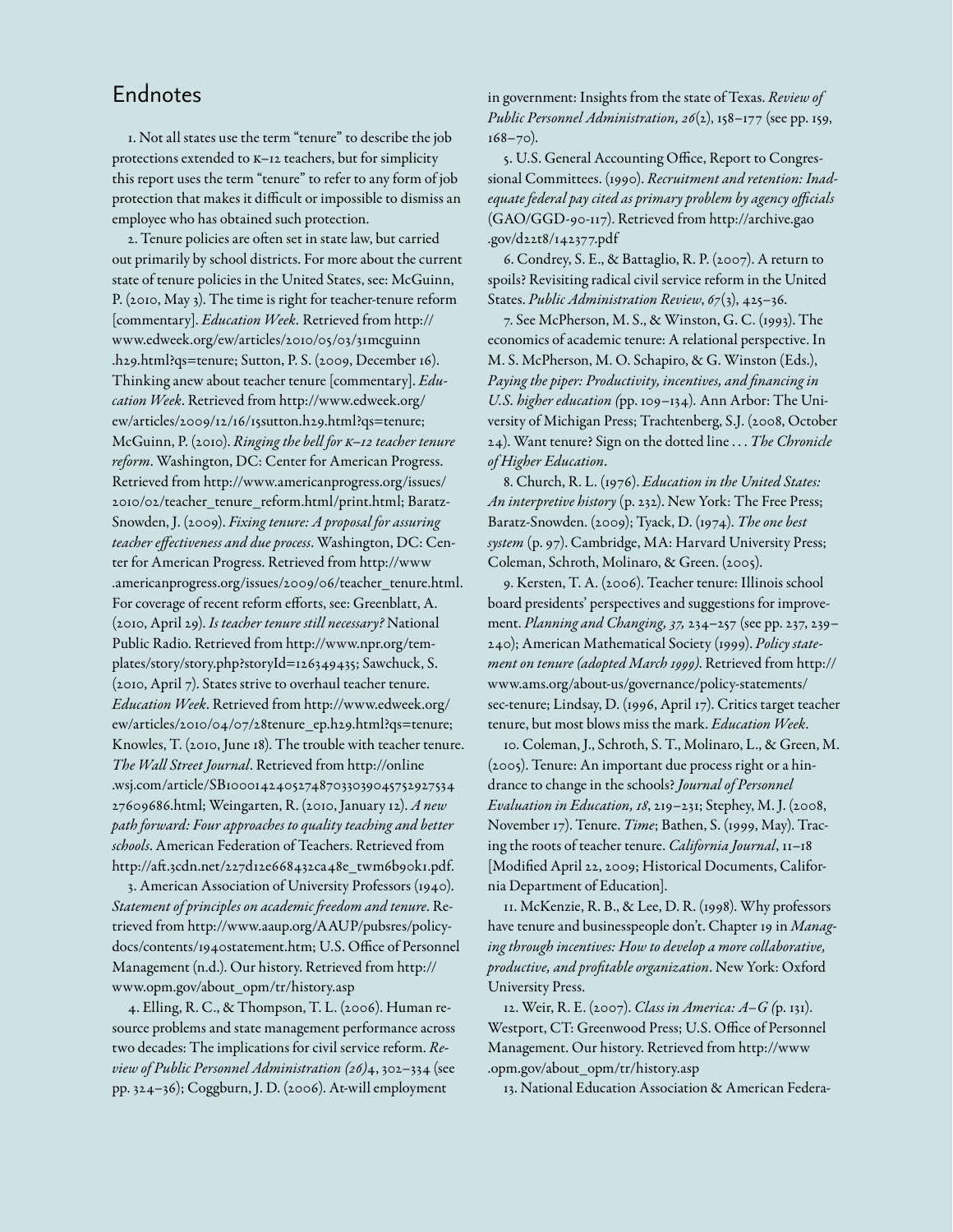tion of Teachers. (n.d.) *The truth about tenure in higher education*. Retrieved from [http://www.nea.org/home/33067](http://www.nea.org/home/33067.htm) [.htm](http://www.nea.org/home/33067.htm).

14. Youn, T. I. K., & Price, T. M. (2009). Learning from the experience of others: The evolution of faculty tenure and promotion rules in comprehensive institutions. *The Journal of Higher Education, 80*(2), 204–237.

15. USAJOBS (2010). *Federal employment information fact sheets: Career and careerconditional appointments*. Retrieved from [http://media.newjobs.com/opm/www/usajobs/pdf/](http://media.newjobs.com/opm/www/usajobs/pdf/Career_Appointments.pdf) [Career\\_Appointments.pdf](http://media.newjobs.com/opm/www/usajobs/pdf/Career_Appointments.pdf); U.S. Merit Systems Protection Board. (2005, August). *The* p*robationary* p*eriod: A* c*ritical*  a*ssessment* o*pportunity.* A Report to the President and the Congress of the United States by the U.S. Merit Systems Protection Board. Retrieved from [http://www.mspb.gov/](http://www.mspb.gov/netsearch/viewdocs.aspx?docnumber=224555&version=224774&application=ACROBAT) [netsearch/viewdocs.aspx?docnumber=224555&version=](http://www.mspb.gov/netsearch/viewdocs.aspx?docnumber=224555&version=224774&application=ACROBAT) [224774&application=ACROBAT;](http://www.mspb.gov/netsearch/viewdocs.aspx?docnumber=224555&version=224774&application=ACROBAT) 5 U.S.C. § 7513 (2009). During the probationary period, federal employees can be removed for unsatisfactory performance at any time (MSPB (2005)). The probationary period can generally not be extended; however, a small number of federal departments and projects are authorized to establish longer periods under certain circumstances.

16. Elliott, R. H., & Peaton, A. L. (1994). The probationary period in the selection process: A survey of its use at the state level. *Public Personnel Management, 23*(1), 47–59. Also see, e.g., Bureau of Human Resources, Career Opportunities in Maine State Government, Maine State Civil Service System. Retrieved from [http://www.maine.gov/statejobs/civil](http://www.maine.gov/statejobs/civilsrv.htm)[srv.htm;](http://www.maine.gov/statejobs/civilsrv.htm)<CA.gov>, FAQs about State Employment. Retrieved from [http://www.jobs.ca.gov/OEC/jobs/faq/current\\_](http://www.jobs.ca.gov/OEC/jobs/faq/current_former_employees.aspx) [former\\_employees.aspx;](http://www.jobs.ca.gov/OEC/jobs/faq/current_former_employees.aspx) New York State Career Mobility Office, Employee Services. Retrieved from [http://www](http://www.careermobilityoffice.cs.state.ny.us/cmo/merit-system.cfm) [.careermobilityoffice.cs.state.ny.us/cmo/merit-system.cfm](http://www.careermobilityoffice.cs.state.ny.us/cmo/merit-system.cfm); City of Dallas, Civil Service-Dallas City Charter Chapter XVI. Retrieved from [http://www.dallascityhall.com/civil\\_](http://www.dallascityhall.com/civil_service/civil_service_chapterXVI.html) [service/civil\\_service\\_chapterXVI.html](http://www.dallascityhall.com/civil_service/civil_service_chapterXVI.html)

17. Chait, R. (2002). *The questions of tenure* (p. 37). Cambridge, MA: Harvard University Press; Trower, C. A. (2000). *Policies on faculty appointment: Standard practices and unusual arrangements* (p. 18). Bolton, MA: Anker Pub.; Honan, J. P. & Rule, C. S. (2002). *Casebook I: Faculty employment policies* (p. 126). San Francisco: Jossey-Bass; Ryman, A. (2008, June 29). Universities cutting back on tenure for teachers. *The Arizona Republic*; Solem, M., Foote, K., & Monk, J. (2009). *Aspiring academics: A resource book for graduate students and early career faculty*. Upper Saddle River, NJ: Pearson Prentice Hall; Office of the Vice Chancellor for Academic Affairs and Dean of the Faculties, Indiana University. (1999). *Tenure and promotion handbook*.

Retrieved from [https://www.indiana.edu/~vpfa/policies/](https://www.indiana.edu/~vpfa/policies/handbooks_guides_docs/Promotion_tenure_Handbook.pdf) [handbooks\\_guides\\_docs/Promotion\\_tenure\\_Handbook.](https://www.indiana.edu/~vpfa/policies/handbooks_guides_docs/Promotion_tenure_Handbook.pdf) [pdf;](https://www.indiana.edu/~vpfa/policies/handbooks_guides_docs/Promotion_tenure_Handbook.pdf) Oregon State University. (n.d.). *Faculty handbook*. Retrieved from<http://oregonstate.edu/facultystaff/handbook>/.

18. Chait. (2002), p. 37; Trower. (2000), p. 18. The authors infer from the data cited here that the remaining 8 percent require periods of fewer than five years.

19. Chait. (2002), p. 37.

20. National Education Association & American Federation of Teachers. (n.d.).

21. U.S. Merit Systems Protection Board. (2005, August); Walters, J. (2000). Toward a high-performance workplace: *Fixing civil service in Massachusetts.* Pioneer Institute for Public Policy Research, White Paper No. 13; Chi, K. S. (2005). State civil service systems. In S. E. Condrey (Ed.), *Handbook of human resource management in government (*2nd ed.) (pp. 76–94). San Francisco: Jossey-Bass.

22. U.S. Merit Systems Protection Board. (2005, August). 23. U.S. Merit Systems Protection Board. (2005, August); Hunter, J. E., & Schmidt, F. L. (1998). The validity and utility of selection methods in personnel psychology: Practical and theoretical implications of 85 years of research findings. *Psychological Bulletin, 124*(2), 262–274.

24. Silverman, F. H. (1999). *Publishing for tenure and beyond*. Westport, CT: Praeger; Silverman, F. H. (2001). *Teaching for tenure and beyond: Strategies for maximizing your student ratings.* Westport, CT: Bergin & Garvey; Silverman, F. H. (2004). *Collegiality and service for tenure and beyond: Acquiring a reputation as a team player.* Westport, CT: Praeger; Honan, J. P. & Rule, C. S. (2002). *Casebook I: Faculty employment policies*. San Francisco: Jossey-Bass; Chait, R. (2002); Ryman, A. (2008, June 29). Universities cutting back on tenure for teachers. *The Arizona Republic*; Solem, Foote, & Monk. (2009).

25. Honan & Rule. (2002).

26. Chait. (2002), pp. 39, 51–53; Honan & Rule. (2002); Green, R. G. (2008). Tenure and promotion decisions: The relative importance of teaching, scholarship, and service. *Journal of Social Work Education, 44*(2), 117–27.

27. Chait. (2002), pp. 39, 51–53; Honan & Rule (2002); Green (2008).

28. Chait (2002), pp. 39, 51–53; Honan & Rule (2002); Green (2008).

29. Chait (2002), pp. 39, 51–53; Honan & Rule (2002); Green (2008); Saltzman, G. M. (2008). Dismissals, layoffs, and tenure denials in colleges and universities. In H. S. Wechsler (Ed.), *The NEA 2008 Almanac of Higher Education* (p. 61). Washington, D.C.: National Education Association; Fleet, C. M., Rosser, M. F. N., Zufall, R. Z., Pratt, M. C., Feldman, T. S., & Lemons. P. P. (2006, May). Hiring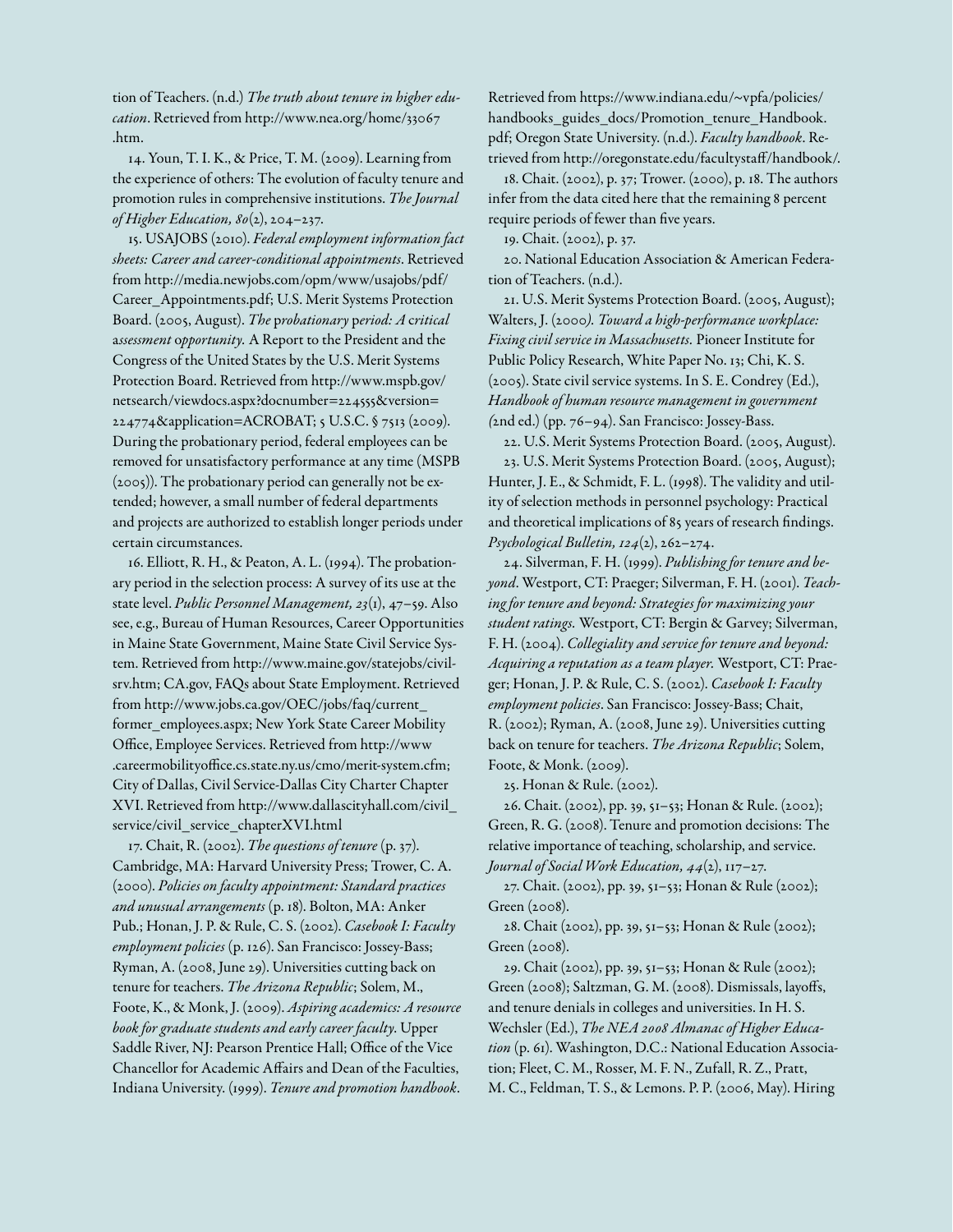criteria in biology departments of academic institutions. *Bioscience*, *56*(5), 430–436. Doctoral institutions, which employ 42 percent of full-time faculty, place higher value on candidates' ability to publish research and obtain funding. Comprehensive (master's) institutions, liberal arts colleges, and community colleges, which together employ 52 percent of full-time faculty, place higher value on teaching experience and skills.

30. Chait. (2002). p. 17, and chapter 4; also see Trower, C. A., & Chait, R. P. (2002, March-April). Faculty diversity: Too little for too long. *Harvard Magazine*, pp. 33–37, 98.

31. National Council on Teacher Quality. (2010). *2010 state teacher policy yearbook: Blueprint for change: National summary* (p. 10). Washington, DC: National Council on Teacher Quality.

32. Baratz-Snowden. (2009); Duffett, A., Farkas, S., Rotherham, A. J., & Silva, E. (2008). *Waiting to be won over, teachers speak on the profession, unions, and reform (*p. 20). Washington, DC: Education Sector.

33. Miller, R., & Chait, R. (2008). *Teacher turnover, tenure policies, and the distribution of teacher quality* (pp. 16–17)*.*  Washington, DC: Center for American Progress; Duffett, Farkas, Rotherham, & Silva. (2008).

34. Gootman, Elissa. (2007, November 15). A new effort to remove bad teachers. *The New York Times.*

35. National Council on Teacher Quality. (2010), p. 11.

36. Toch, T., & Rothman, R. (2008). *Rush to judgment: Teacher evaluation in public education* (p. 2). Washington, DC: Education Sector. (Figure 1 depicts evaluation requirements of untenured teachers in the 50 largest school systems, using Education Sector's analysis of data from the NCTQ T3 database).

37. Colasanti, M. (2007, August). *Teacher tenure/continuing contract laws*. Denver, CO: Education Commission of the States. Retrieved from [http://www.ecs.org/clearinghouse/](http://www.ecs.org/clearinghouse/75/64/7564.htm) [75/64/7564.htm;](http://www.ecs.org/clearinghouse/75/64/7564.htm) Baratz-Snowden (2009), p. 9 (citing Colasanti (2007)).

38. Colasanti. (2007); Miller & Chait. (2008), p. 15. 39. 5 C.F.R. § 315.803.

40. E.g., N.Y. Comp. Codes R. & Regs. tit. 4, § 35.5 (2009); Louisiana State Civil Serv. Rules, Ch. 10, *Performance planning and review*.

41. U.S. Merit Systems Protection Board. (2005, August); Hunter & Schmidt. (1988), p. 268; Selden, S. C., Ingraham, P. W., & Jacobson, W. (2001). Human resource practices in state government: Findings from a national survey. *Public Administration Review. 61*(5); Walters. (2000); Elliott & Peaton. (1994).

42. U.S. Merit Systems Protection Board (2005, August), citing Central Personnel Data File, Competitive Service

only, September 1998–September 2001. In 2004, the board surveyed 1,070 probationers and an equal number of supervisors on their views toward the probationary period (with a response rate of approximately 60 percent). The board also solicited the views of human resource specialists and agency policymakers and mined data from the Office of Personnel Management's Central Personnel Data File.

43. Selden, Ingraham, & Jacobson. (2001), pp. 598–607; Walters. (2000).

44. Mullaney, J. W., & Timberlake, E. M. (1994). University tenure and the legal system: Procedures, conflicts, and resolutions. *Journal of Social Work Education, 30*(2), 172–184.

45. McPherson & Winston. (1993); National Education Association & American Federation of Teachers. (n.d.).

46. Tierney, W. G., & Bensimon, E. M. (1996). The tenure and promotion years. In *Promotion and tenure: Community and socialization in academe* (pp. 43–74)*.* Albany, NY: State University of New York Press.

47. Solem, Foote, & Monk. (2009); Mullaney & Timberlake. (1994).

48. Manuel, D. (1998, February 4). Weighing pros, cons of tenure process. *Stanford Online Report*; Trower. (2000), p. 19.

49. 5 U.S.C. § 7513 (2009). Also see Paul H. Tobias, Litigating wrongful discharge claims, 2 Lit. Wrong. Discharge Claims § 7:7 (2009); Fla. Stat. § 100.227 (2000) ("cause shall include, but not be limited to, negligence, inefficiency or inability to perform assigned duties, insubordination, willful violation of the provisions of law or agency rules, conduct unbecoming a public employee, misconduct, habitual drug abuse, or conviction of any crime involving moral turpitude.").

50. Fla. Stat. § 100.227 (2000).

51. Saltzman. (2008), pp. 53–54. Saltzman highlights an illustrative 1964 arbritration ruling (also referred to elsewhere) setting out a seven-part test for just cause. Also see Hindera, J. J. & Josephson, J. J. (1998). Reinventing the public employer-employee relationship: The just cause standard. *Public Administration Quarterly, 22*(1), 98–113; Goddard, M. R. (2008). Woods v. State Civil Service Commission: Assessing the standards of removal for civil service employees. *Widener Law Journal, 17*(2), 449–467; Perritt, H. H. (1999). *Employee dismissal law and practice* (pp. 206–208). New York: Aspen Law & Business; Posner, R. (2006, January 15). Tenured employment [Web log post]. Retrieved from [http://](http://www.becker-posner-blog.com/archives/2006/01/tenured_employm.html) [www.becker-posner-blog.com/archives/2006/01/tenured\\_](http://www.becker-posner-blog.com/archives/2006/01/tenured_employm.html) [employm.html](http://www.becker-posner-blog.com/archives/2006/01/tenured_employm.html)

52. Perritt. (1999), p. 206.

53. Gertz, S. C. (2001). Florida's civil service appeal pro-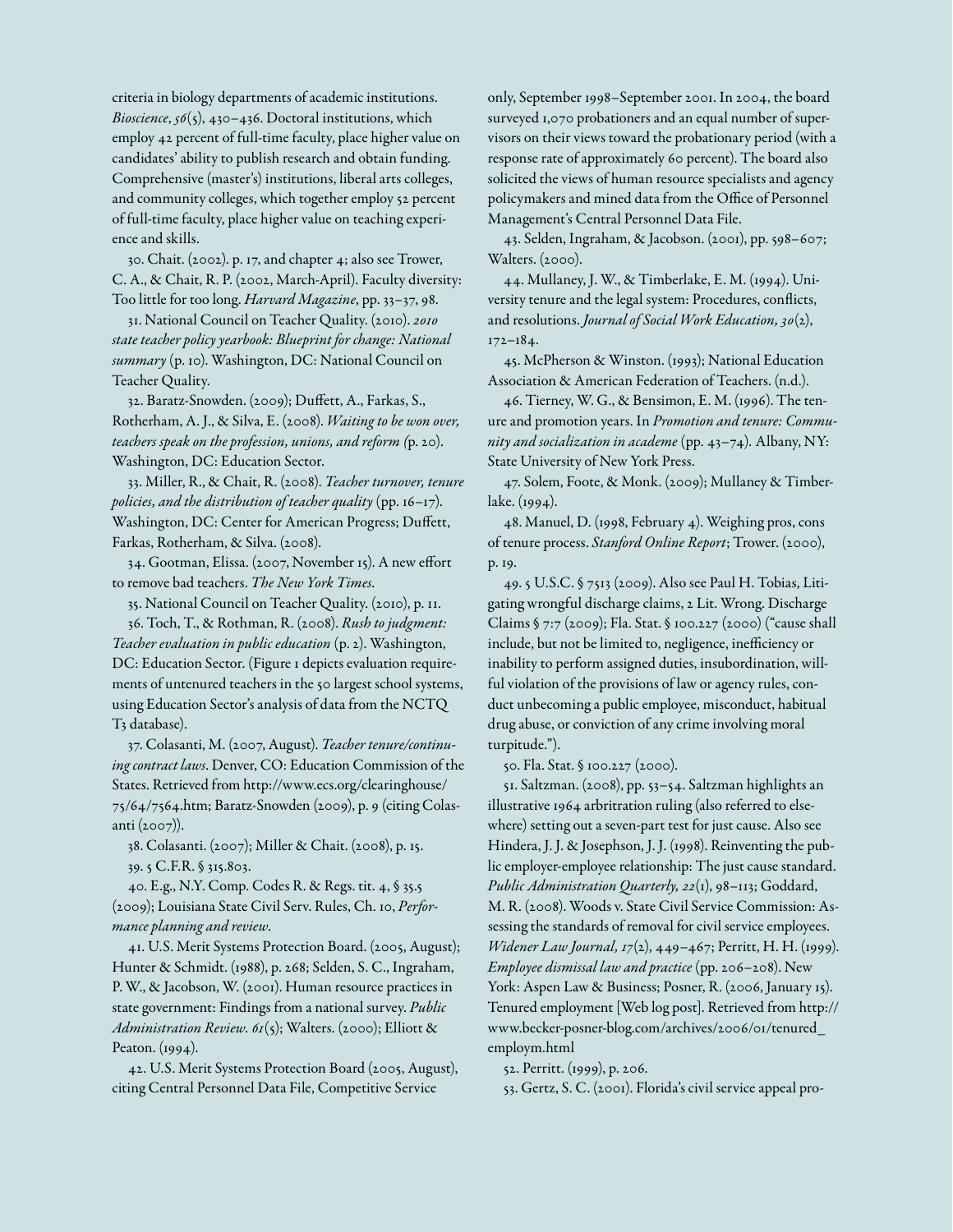cess: How "protective" is it? *The Justice System Journal, 22*(2); New York, Civil Service Law § 75; Lindquist, S. A., & Condrey, S. E. (2006). Public employment reforms and constitutional due process. In Kellough, J. E., & Nigro, L. G. (Eds.), *Civil Service Reform in the States: Personnel Policy and Politics at the Subnational Level*. Albany, NY: State University of New York Press.

54. U.S. Merit Systems Protection Board. (2005, August). 55. The Pew Center on the States. (2008). *Key people data points from Grading the States 2008*. Retrieved from [http://www.pewcenteronthestates.org/initiatives\\_detail](http://www.pewcenteronthestates.org/initiatives_detail.aspx?initiativeID=36072) [.aspx?initiativeID=36072;](http://www.pewcenteronthestates.org/initiatives_detail.aspx?initiativeID=36072) Barrett, K., & Greene, R. (2008, March). Measuring performance: The state management report card for 2008. *Governing*. Retrieved from [http://](http://www.pewcenteronthestates.org/uploadedFiles/Grading-the-States-2008.pdf) [www.pewcenteronthestates.org/uploadedFiles/Grading-the-](http://www.pewcenteronthestates.org/uploadedFiles/Grading-the-States-2008.pdf)[States-2008.pdf](http://www.pewcenteronthestates.org/uploadedFiles/Grading-the-States-2008.pdf); also see Selden, S. C. (2006). The impact of discipline on the use and rapidity of dismissal in state governments. *Review of Public Personnel Administration, 26*(4), 344 (citing fiscal year 2003 data and finding that two-thirds of states involuntarily dismissed 2 percent of their workforce or less).

56. Gertz. (2001). The author examined data between 1990 and 1999 on Florida's civil service statutory appeal process, finding that supervisor discipline is rarely altered, and appeals are resolved quickly and cheaply. During this period, 50 to 60 percent of appeals were settled, 25 to 35 percent were affirmed, and few were reversed: reversal rates were less than 10 percent throughout the decade, and near or below 5 percent for most years.

57. Finkin, M. W. (1996). *The* c*ase for tenure* (p.3). Ithaca, NY: Cornell University Press; also see East Carolina University Faculty Manual. (2010, July 12). Appendix D: Tenure and promotion policies and procedures of East Carolina University; Stanford University Faculty Handbook. (2007, September 1). Chapter 4: Core Policy Statements.

58. The Duke University Faculty Handbook. (2009, August). Appendix C: Academic Freedom and Academic Tenure; East Carolina University Faculty Manual. (2010, July 12). Part 3: Academic freedom, and Appendix D: Tenure and promotion policies and procedures of East Carolina University; Stanford University Faculty Handbook. (2007, September 1).

59. 14A C.J.S. *Colleges and universities* § 25 (2009). According to this source, "good cause" (equivalent to "just cause") is "a substantial reason that affords a legal excuse," and does not include reasons that are "arbitrary, frivolous, or irrelevant."

60. Saltzman. (2008), p. 62; Raban, D. M. (1993). A functional analysis of "individual" and "institutional" academic

freedom under the First Amendment*.* In W. Van Alstyne, W. (Ed.), *Freedom and tenure in the academy* (pp. 227–302). Durham, NC: Duke University Press.

61. Kaplin, W. A. & Lee, B. A. (2007). *The law of higher education* (pp. 185–238). San Francisco: John Wiley & Sons; Hustoles, T. P. (2005, February). *A study of the law and practice of academic tenure.* Presented at Stetson University College of Law 26th National Conference on Law and Higher Education, Clearwater Beach, FL. For example, see East Carolina University faculty manual. (2010, July 12), Appendix D; Stanford University faculty handbook. (2007, September 1).

62. Trower. (2000), pp. 79–80.

63. Move to dismiss a tenured professor is a first at Kansas. (1989, October 25). *The New York Times*, p. B7 (citing Jordan E. Kurland, assistant general secretary of the American Association of University Professors); Mooney, C. J. (1994, December 7). Dismissals "for cause." *The Chronicle of Higher Education, 41*(15), A17, 19–20. "Moral turpitude" includes such conduct as sexual harassment, plagiarism, fraudulent research, and theft of school funds.; Saltzman.  $(2008)$ , pp.  $51-65$ .

64. Bureau of Labor Statistics (2009, December 17). *Career guide to industries, 2010–11 edition: Federal government.* Retrieved from<http://www.bls.gov/oco/cg/cgs041.htm>

65. See [http://www.makingthedifference.org/federal](http://www.makingthedifference.org/federalbenefits/federalpay.shtml) [benefits/federalpay.shtml](http://www.makingthedifference.org/federalbenefits/federalpay.shtml). For general information on federal pay rates, grades, and related policies, see [http://www](http://www.opm.gov/oca/11tables/index.asp) [.opm.gov/oca/11tables/index.asp](http://www.opm.gov/oca/11tables/index.asp)

66. For the complete set of federal employment policies, see<http://www.opm.gov/index.asp>

67. Boyer, E. L. (1990). *Scholarship reconsidered: Priorities of the professoriate.* Princeton, NJ: Carnegie Foundation for the Advancement of Teaching; Middaugh, M. F. (2001). *Understanding faculty productivity: Standards and benchmarks for colleges and universities*. San Francisco: Jossey Bass; Modern Language Association. (2007). *Report of the MLA task force on evaluating scholarship for tenure and promotion*. Retrieved from [http://www.mla.org/pdf/taskforcereport0608.](http://www.mla.org/pdf/taskforcereport0608.pdf) [pdf;](http://www.mla.org/pdf/taskforcereport0608.pdf) Green. (2008).), 117–27; Silverman. (1999); Silverman. (2001); Silverman. (2004); Manuel. (1998, February 4). Youn & Price. (2009), and sources cited therein.

68. Modern Language Association. (2007).

69. Modern Language Association. (2007).

70. Youn and Price. (2009), pp. 207, 222.

71. Battaglio, R. P., & Condrey, S. E. (2009). Reforming public management: Analyzing the impact of public service reform on organizational and managerial trust. *Journal of Public Administration Research and Theory*, 19, 689–707;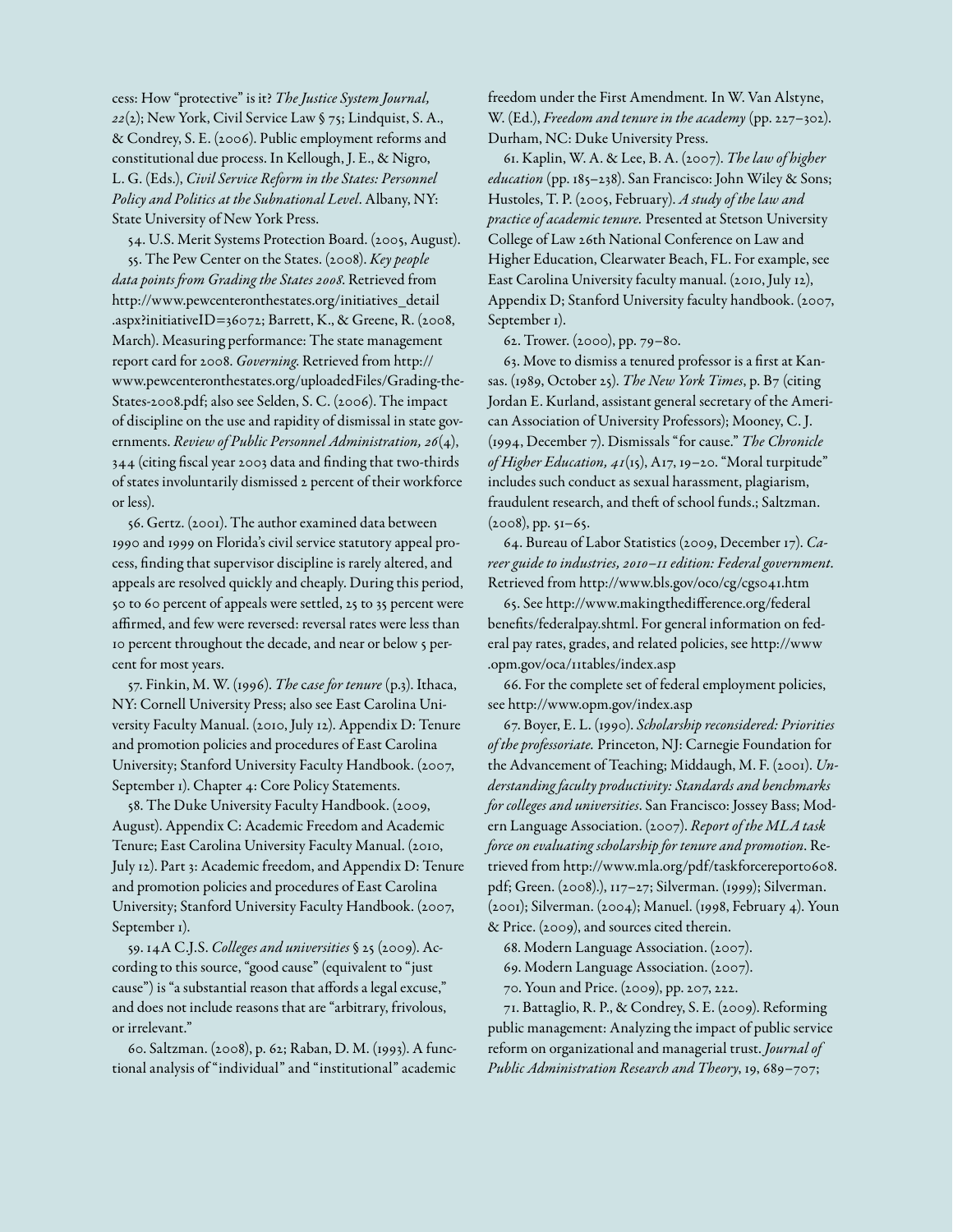Brook, D. A., & King, C. L. (2008). Federal personnel management reform: From Civil Service Reform Act to national security reforms. *Review of Public Personnel Administration, 28*(3), 205–221; Underhill, J. & Oman, R. (2007). A critical review of the sweeping federal civil service changes: The case of the Departments of Homeland Security and Defense. *Review of Public Personnel Administration, 27*(4), 401–420; Bowman, J. S., & West, J. P. (2009). State government "Little Hatch Acts" in an era of civil service reform: The state of the nation. *Review of Public Personnel Administration, 29*(1), 20–40; Ginsberg, W. (2008). Pay-for-performance: The National Security Personnel System. *CRS Report for Congress*. Retrieved from [http://www.fas.org/sgp/crs/natsec/](http://www.fas.org/sgp/crs/natsec/RL34673.pdf) [RL34673.pdf](http://www.fas.org/sgp/crs/natsec/RL34673.pdf)

72. Condrey & Battaglio. (2007), p. 426; Hays, S. W., & Sowa, J. W. (2006). A broader look at the "accountability" movement: Some grim realities in state civil service systems. *Review of Public Personnel Administration, 26*(2), 102–117 (see p. 113); Bowman, J. S., & West, J. P. (2006). Ending civil service protections in Florida government: Experiences in state agencies. *Review of Public Personnel Administration, 26*(2), 139–157 (see p. 140); Bowman & West. (2009), p. 20. See also Walters, J. (2002). *Life after civil service reform: The Texas, Georgia, and Florida experiences*. Arlington, VA: IBM Endowment for The Business of Government.

73. Hays & Sowa. (2006), p. 113.

74. Selden. (2006), pp. 335–355; Walters. (2002), p. 26.

75. Condrey & Battaglio. (2007). Also see Coggburn. (2006), 158–177 (conducting a survey of 77 Texas human resources directors and finding mixed opinions on the effects of at-will employment on a variety of employee behaviors, employee motivation, and agency performance).

76. Condrey & Battaglio. (2007). For initial, conflicting anecdotal evidence and results of small-scale surveys, see Bowman & West. (2009), pp. 20–40; Bowman & West. (2006), pp. 139–157; Walters, J. (2002), pp. 20–21, 27; Battaglio & Condrey. (2009).

77. Solem, Foote, & Monk. (2009).

78. Clawson, D. (2009, May 29). Tenure and the future of the university. *Science*, *324*, 1147–1148.

79. Boyer. (1990); Middaugh. (2001); Modern Language Association. (2007); Green. (2008); Silverman. (1999); Silverman. (2001); Silverman. (2004); Manuel. (1998, February 4). Youn & Price. (2009), and sources cited therein.

80. Goldhaber, D., & Hansen, M. (2009, December). *Assessing the potential of using value-added estimates of teacher job performance for making tenure decisions*. Seattle: Center for Reinventing Public Education. Retrieved from [http://](http://www.crpe.org/cs/crpe/view/csr_pubs/300) [www.crpe.org/cs/crpe/view/csr\\_pubs/300.](http://www.crpe.org/cs/crpe/view/csr_pubs/300)

81. Walsh, K., & Tracy, C. (2005). *Increasing the odds: How good qualities can yield better teachers.* Washington, DC: National Council on Teaching Quality; Goldhaber, D. (2002). The mystery of good teaching. *Education Next, 2*(1)*.*

82. One challenge for policymakers is whether and how to change the criteria for tenure while new evaluation systems are still being developed. Since it may require years for some states to make the transition to a new evaluation system, must policymakers wait that long to change the standards for tenure? This problem is less daunting for states considering "elite tenure," described above, since identifying the very highest performing teachers is arguably less challenging than making fine distinctions between more and less effective teachers.

83. For more discussion about choosing performance measures, see Public Impact's earlier work on performance measurement: Public Impact. (2010). *Measuring teacher and*  leader performance: Cross-sector lessons for excellent evalu*ations.* (Chapel Hill, NC: Public Impact); Public Impact. (2010). *Using competency-based evaluation to drive teacher excellence: Lessons from Singapore* (Chapel Hill, NC: Public Impact).

84. Boyer. (1990); Steinberg, J. (2010, February 5). A university president advocates tweaking tenure. *New York Times*. Retrieved from [http://thechoice.blogs.nytimes.](http://thechoice.blogs.nytimes.com/2010/02/05/gee) [com/2010/02/05/gee](http://thechoice.blogs.nytimes.com/2010/02/05/gee)/

85. Gordon, R., Kane, T. J., & Staiger, D. O. (2006). *Identifying effective teachers using performance on the job.* Washington, DC: The Brookings Institution; Goldhaber, D., & Hansen, M. (2010). *Using performance on the job to inform teacher tenure decisions*. Policy Brief No. 10. Washington, DC: National Center for Analysis of Longitudinal Data in Education Research.

86. Setting the right threshold for "elite tenure" is clearly a vital design task for any state considering it. We offer 10 to 25 percent as an initial range for discussion.

87. See Public Impact's work on the elements of an opportunity culture: [http://www.opportunityculture.org/](http://www.opportunityculture.org)

88. Whether teachers not receiving tenure would be retained or dismissed would be at the discretion of their employers. Failure to achieve tenure would not necessarily mean that a teacher would lose his or her job.

89. For example, Colorado enacted legislation in 2010 that requires teachers to earn three consecutive years of positive evaluations to receive tenure. See Colorado Senate Bill 10-191; Banchero, S. (2010, May 14). Teacher-evaluation bill approved in Colorado. *The Wall Street Journal;* Administrative action in Delaware in early 2010 tied tenure more closely to teacher effects on student achievement. Sawchuk, S.